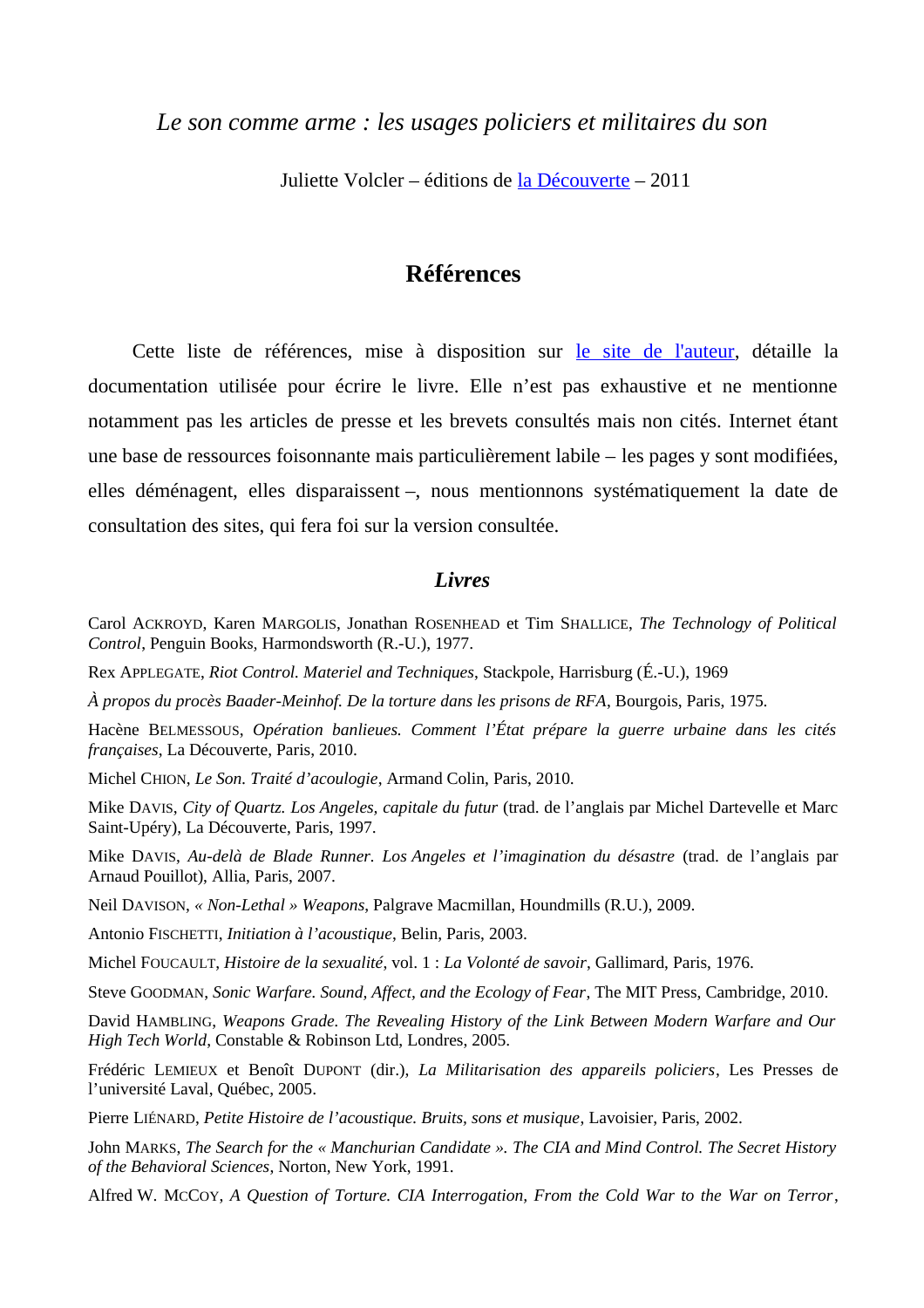Holt, New York, 2006.

ORQUESTA DEL CAOS, *Espacios sonoros, tecnopolítica y vida cotidiana*, Institut Català d'Antropología, Barcelone, 2005.

Jonathan PIESLAK, *Sound targets. American Soldiers and Music in the Iraq War*, Indiana University Press, Bloomington (É.-U.), 2009. À consulter également : les sites liés au livre,  $\langle \frac{\text{http://jon.pieslak.com/asom>et}}{\text{http://on.pieslak.com/asom>et}}$ [<www.soundtargets.com>](http://www.soundtargets.com/) (vus le 17 mars 2011).

Pascal QUIGNARD, *La Haine de la musique*, Calmann-Lévy, Paris, 1996.

Mathieu RIGOUSTE, *L'Ennemi intérieur. La généalogie coloniale et militaire de l'ordre sécuritaire dans la France contemporaine*, La Découverte, Paris, 2009.

Pierre SCHAEFFER, *Traité des objets musicaux*, Seuil, Paris, 1966.

Murray SCHAFER, *The Soundscape. Our Sonic Environment and the Tuning of the World*, Destiny Books, Rochester (É.-U.), 1977, 1994.

Major-général Leslie E. SIMON, *Secret Weapons of the Third Reich. German Research in World War II*, WE Inc., Old Greenwich (É.-U.), 1971.

Anne STEINER et Loïc DEBRAY, *RAF. Guérilla urbaine en Europe occidentale*, L'Échappée, Montreuil, 2006.

Michel TERESTCHENKO, *Du bon usage de la torture, ou comment les démocraties justifient l'injustifiable*, La Découverte, Paris, 2008.

# *Revues et articles de fond*

William ARKIN, « Acoustic anti-personnel weapons : an inhumane future ? », *Medecine, Conflict and Survival*, vol. 14, p. 314-326, oct. 1997.

W. H. BEXTON, W. HERON et T. H. SCOTT, « Effects of decreased variation in the sensory environment », *Canadian Journal of Psychology*, vol. 8, n° 2, 1954.

Georges-Henri BRICET DES VALLONS, « L'arme non létale dans la stratégie militaire des États-Unis : imaginaire stratégique et genèse de l'armement », Cultures & Conflits, n° 67, aut. 2007, <http://conflits.revues.org/index3116.html> (vu le 13 mars 2011).

N. BRONER, « The effects of low frequency noise on people. A review », *Journal of Sound and Vibration*, vol. 58, n° 4, 1978, cité dans Stuart SWEZEY (dir.), *Amok Journal, Sensurround Edition. A Compedium of Psycho-physiological Investigations*, Amok Books, Los Angeles, 1995, p. 410-426.

Dr Michael BRYAN et Dr William TEMPEST, « Does infrasound make drivers "drunk" ? », *New Scientist*, 16 mars 1972, *in* Stuart SWEZEY (dir.), *Amok Journal, Sensurround Edition. A Compedium of Psychophysiological Investigations*, Amok Books, Los Angeles, 1995, p. 392-398.

Jacques CHATILLON, « Limites d'exposition aux infrasons et aux ultrasons. Étude bibliographique », INRS, *Hygiène et sécurité du travail*, 2<sup>e</sup>  $2^e$  trim. 2006, [<www.inrs.fr/htm/limites\\_exposition\\_infrasons\\_ultrasons\\_etude.html>](http://www.inrs.fr/htm/limites_exposition_infrasons_ultrasons_etude.html) (vu le 21 mars 2011).

Christoph COX, « Edison's warriors », *Cabinet*, n° 13, print. 2004, [<www.cabinetmagazine.org/issues/13/cox.php>](http://www.cabinetmagazine.org/issues/13/cox.php) (vu le 17 mars 2011).

Suzanne G. CUSICK, « Music as torture/music as weapon », *Transcultural Music Review*, 2006, [<www.sibetrans.com/trans/trans10/cusick\\_eng.htm>](http://www.sibetrans.com/trans/trans10/cusick_eng.htm) (vu le 28 février 2011).

Suzanne G. CUSICK, « Musicology, torture, repair », *Radical Musicology*, vol. 3, 2008, [<www.radical](http://www.radical-musicology.org.uk/2008/Cusick.htm)[musicology.org.uk/2008/Cusick.htm>](http://www.radical-musicology.org.uk/2008/Cusick.htm) (vu le 1<sup>er</sup> déc. 2010).

Suzanne G. CUSICK, « "You are in a place that is out of the world…" : music in the detention camps of the "Global War on Terror" », *Journal of the Society for American Music*, vol. 2, n° 1, p. 1-26, 2008, [<http://journals.cambridge.org/action/displayAbstract?aid=1674928>](http://journals.cambridge.org/action/displayAbstract?aid=1674928) (vu le 1<sup>er</sup> déc. 2010).

*L'Envolée*,  $n^{\circ}$  4, dossier « Isolement », janvier 2002, [<http://journalenvolee.free.fr/envolee4/numero4/423.shtml>](http://journalenvolee.free.fr/envolee4/numero4/423.shtml) (vu le 28 février 2011).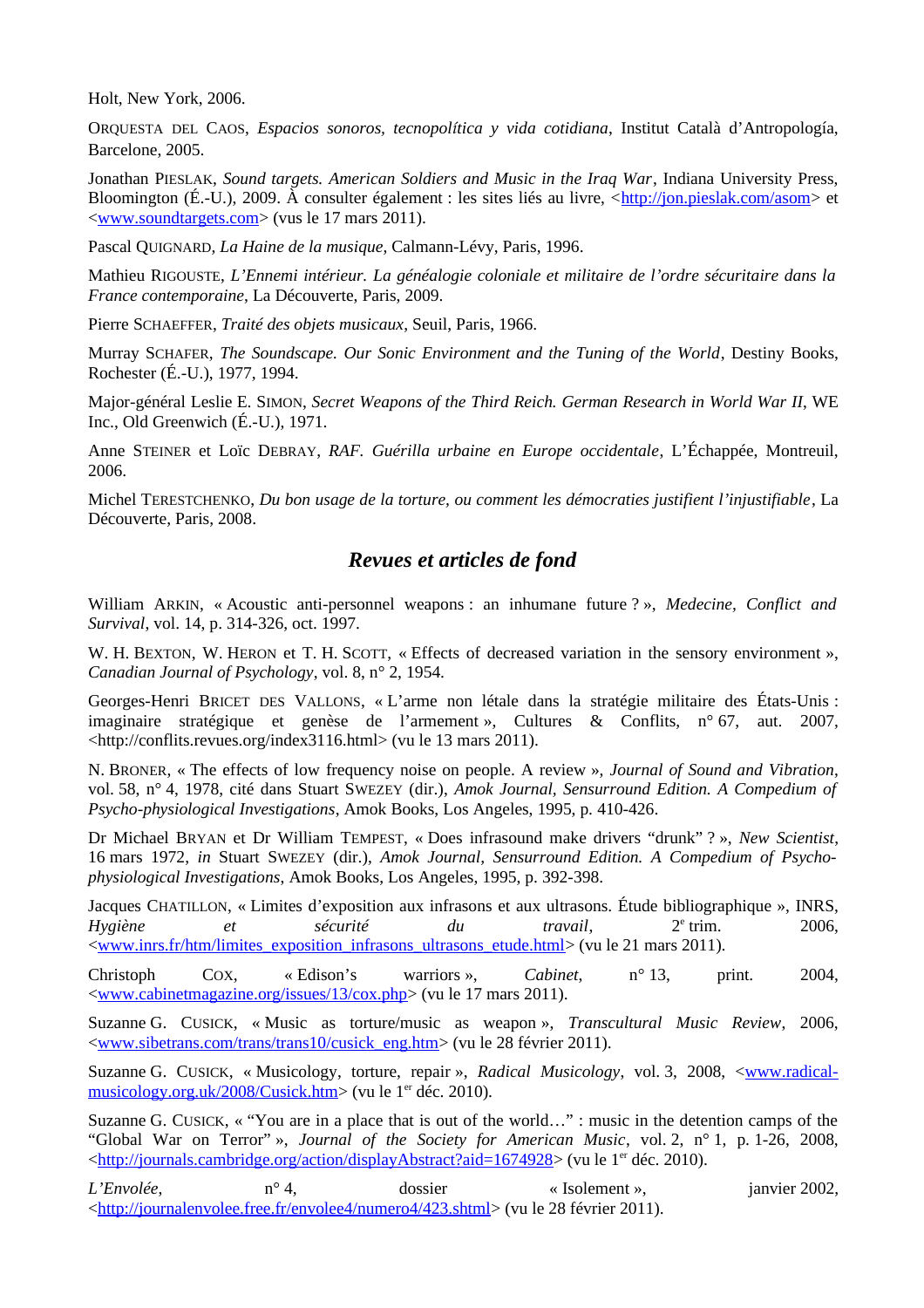Jean-Pierre GARNIER, « L'espace public réenchanté », *Le Monde libertaire* n° 1537, 11-17 déc. 2008, [<http://blog.agone.org/post/2010/01/06/Un-capitalisme-festif>](http://blog.agone.org/post/2010/01/06/Un-capitalisme-festif) (vu le 2 mai 2011).

Vladimir GAVREAU, « Infrasound » (*Science Journal*, vol. 4, n° 1, janvier 1968), *in* Stuart SWEZEY (dir.), *Amok Journal, Sensurround Edition. A Compedium of Psycho-physiological Investigations*, Amok Books, Los Angeles, 1995, p. 379-389.

Nick GRACE, « Radio and U.S. military Psyops », qsl.net, 11 février 1998, <www.qsl.net/yb0rmi/army.htm> (vu le 2 mars 2011).

Donald O. HEBB, E. S. HEATH et E.A. STUART, « Experimental deafness », *Canadian Journal of Psychology*, vol. 8, n° 3, 1954.

David A. KOPLOW, « Tangled up in khaki and blue : lethal and non-lethal weapons in recent confrontations », Georgetown Journal of International Law, 2005, [<http://papers.ssrn.com/sol3/papers.cfm?](http://papers.ssrn.com/sol3/papers.cfm?abstract_id=871103) [abstract\\_id=871103>](http://papers.ssrn.com/sol3/papers.cfm?abstract_id=871103) (vu le 23 déc. 2010).

Jonathan H. MARKS et Gregg BLOCHE, « The ethics of interrogation. The U.S. military's ongoing use of psychiatrists », *The New England Journal of Medecine*, n° 359, 11 sept. 2008, p. 1090-1092, [<www.nejm.org/doi/pdf/10.1056/NEJMp0806689>](http://www.nejm.org/doi/pdf/10.1056/NEJMp0806689) (vu le 21 déc. 2010).

Brian MARTIN et Steve WRIGHT, « Looming struggles over technology for border control », *Journal of Organisational Transformation and Social Change*, vol. 3, n° 1, 2006, p. 95-107, [<www.bmartin.cc/pubs/06jotsc.html>](http://www.bmartin.cc/pubs/06jotsc.html) (vu le 23 déc. 2010).

Jane MAYER, « Outsourcing torture », *The New Yorker*, 14 février 2005, [<www.newyorker.com/archive/2005/02/14/050214fa\\_fact6?currentPage=all>](http://www.newyorker.com/archive/2005/02/14/050214fa_fact6?currentPage=all) (vu le 21 déc. 2010).

Jane MAYER, « The experiment », *The New Yorker*, 11 juillet 2005, [<www.newyorker.com/archive/2005/07/11/050711fa\\_fact4?printable=true>](http://www.newyorker.com/archive/2005/07/11/050711fa_fact4?printable=true) (vu le 1<sup>er</sup> déc. 2010).

Jane MAYER, « The black sites », *The New Yorker*, 13 août 2007, [<www.newyorker.com/reporting/2007/08/13/070813fa\\_fact\\_mayer?currentPage=all>](http://www.newyorker.com/reporting/2007/08/13/070813fa_fact_mayer?currentPage=all) (vu le 21 déc. 2010).

Brian RAPPERT, « A framework for the assessment of non-lethal weapons », *Medecine, Conflict and Survival*, vol. 20, 2004, [<www.ex.ac.uk/~br201/Research/Publications/201mcs04.pdf>](http://www.ex.ac.uk/~br201/Research/Publications/201mcs04.pdf) (vu le 30 nov. 2010).

Brian RAPPERT, « Moralizing violence : debating the acceptability of electrical weapons », *Science as culture,*  $vol. 13$ ,  $vol. 13$ ,  $n^{\circ} 1$ ,  $max 2004$ , [<www.ex.ac.uk/~br201/Research/Publications/CSAC\\_13\\_1\\_01LORES.pdf>](http://www.ex.ac.uk/~br201/Research/Publications/CSAC_13_1_01LORES.pdf) (vu le 30 nov. 2010).

Jack SARGEANT, « Sonic weapons », *Fortean Times*, déc. 2001, [<www.forteantimes.com/features/articles/256/sonic\\_weapons.html>](http://www.forteantimes.com/features/articles/256/sonic_weapons.html) (vu le 21 déc. 2010).

Stephen STOCKWELL et Adam MUIR, « The military-entertainment complex : a new facet of information warfare », *Fibre Culture*, n° 1, 2003, [<http://journal.fibreculture.org/issue1/issue1\\_stockwellmuir.html>](http://journal.fibreculture.org/issue1/issue1_stockwellmuir.html) (vu le 1<sup>er</sup> déc. 2010).

Vic TANDY et Tony R. LAWRENCE*,* « The ghost in the machine », *Journal of the Society for Psychical Research*, vol. 62, n° 851, avril 1998, [<www.psy.herts.ac.uk/ghost/ghost-in-machine.pdf>](http://www.psy.herts.ac.uk/ghost/ghost-in-machine.pdf) (vu le 30 nov. 2010).

Vic TANDY, « Something in the cellar », *Journal of the society for Psychical Research*, vol. 64.3, n° 680, juillet 2000, [<www.psy.herts.ac.uk/ghost/Something-in-the-Cellar.pdf>](http://www.psy.herts.ac.uk/ghost/Something-in-the-Cellar.pdf) (vu le 30 nov. 2010)

Donald TUZIN, « Miraculous voices. The auditory experience of numinous objects », *Current Anthropology*, vol. 25, n° 5, déc. 1984, *in* Stuart SWEZEY (dir.), *Amok Journal, Sensurround Edition. A Compedium of Psycho-physiological Investigations*, Amok Books, Los Angeles, 1995, p. 427-436.

Daria VAISMAN, « The acoustics of war », *Cabinet*, n° 5, « Evil », hiver 2001-2002, [<www.cabinetmagazine.org/issues/5/acousticsofwar.php>](http://www.cabinetmagazine.org/issues/5/acousticsofwar.php) (vu le 21 janvier 2011).

Marie-Catherine VILLATOUX et Paul VILLATOUX, « Voices from heaven », 25 mai 2008, [<www.psywar.org/voicesfromheaven.php>](http://www.psywar.org/voicesfromheaven.php) (vu le 13 mars 2011).

Roman VINOKUR, « Acoustic noise as a non-lethal weapon », *Sound and Vibration*, oct. 2004, [<www.sandv.com/downloads/0410vino.pdf>](http://www.sandv.com/downloads/0410vino.pdf) (vu le 20 février 2011).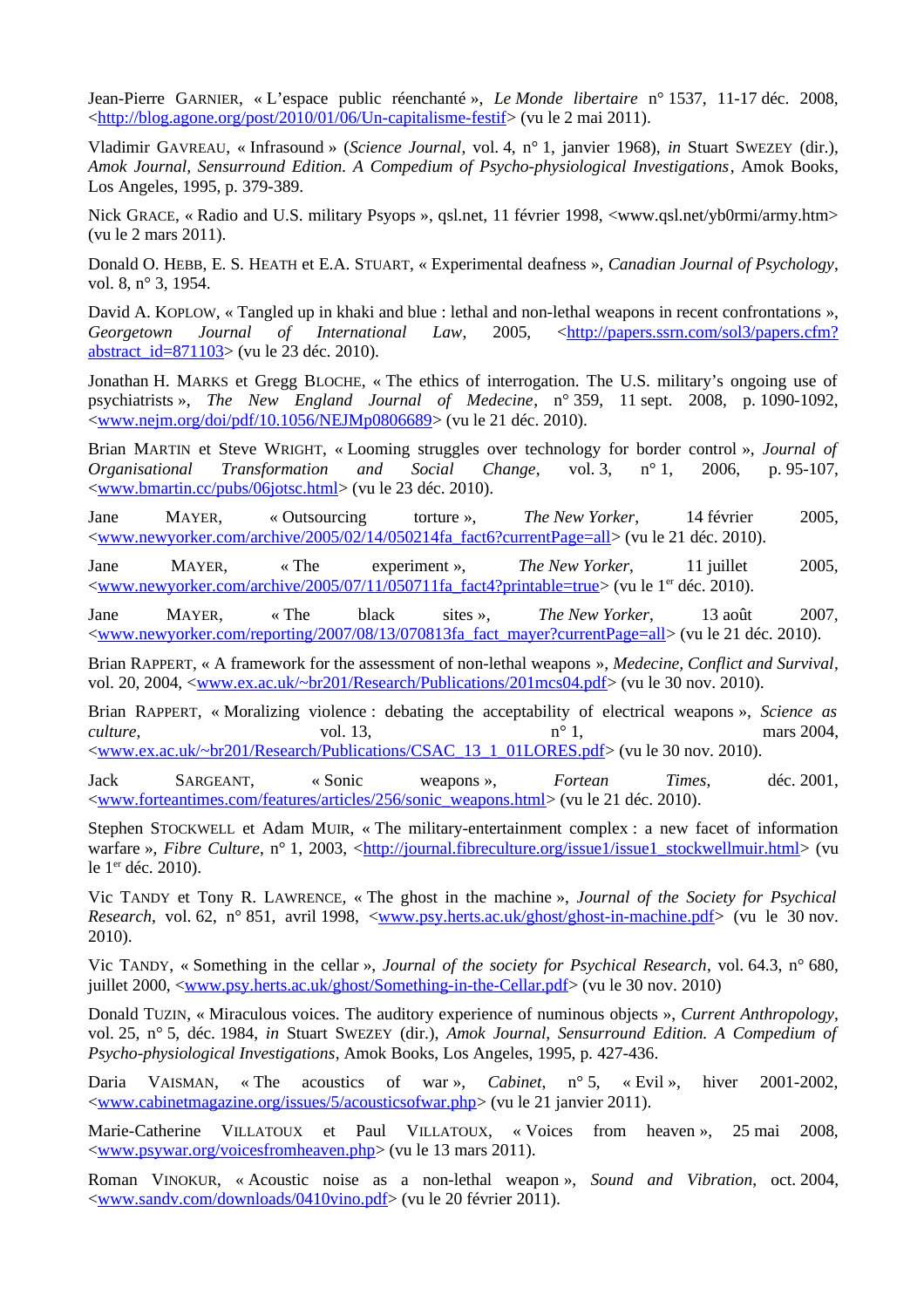Sharon WEINBERGER, « Xtreme Defense », *Washington Post*, 28 août 2003, [<www.washingtonpost.com/wp](http://www.washingtonpost.com/wp-dyn/content/article/2005/08/23/AR2005082301227_pf.html)[dyn/content/article/2005/08/23/AR2005082301227\\_pf.html>](http://www.washingtonpost.com/wp-dyn/content/article/2005/08/23/AR2005082301227_pf.html) (vu le 23 déc. 2010).

Peter J. WESTERVELT, « Parametric acoustic array », *Journal of the Acoustical Society of America*, vol. 35, n° 4, p. 535-537, avril 1963.

Geoffrey WINTHROP-YOUNG, « Drill and distraction in the Yellow Submarine : on the dominance of war in Friedrich Kittler's media theory », *Critical Inquiry*, vol. 28, n° 4, été 2002, p. 825-854.

Andy WORTHINGTON, « A history of music torture in the War on Terror », *CounterPunch*, 15 déc. 2008, [<www.andyworthington.co.uk/2008/12/15/a-history-of-music-torture-in-the-war-on-terror>](http://www.andyworthington.co.uk/2008/12/15/a-history-of-music-torture-in-the-war-on-terror) (vu le 1er déc. 2010).

Steve WRIGHT, « The new technologies of political repression : a new case for arms control ? », *Philosophy and Social Action*, n° 17, juillet-déc. 1991.

Steve WRIGHT, « Hypocrisie des armes non létales », *Le Monde diplomatique*, déc. 1999, [<www.monde](http://www.monde-diplomatique.fr/1999/12/WRIGHT/12829)[diplomatique.fr/1999/12/WRIGHT/12829>](http://www.monde-diplomatique.fr/1999/12/WRIGHT/12829) (vu le 23 déc. 2010).

Steve WRIGHT, « Future sub-lethal, incapacitating and paralysing technologies », *Statewatch News*, nov. 2002, [<http://database.statewatch.org/article.asp?aid=6487>](http://database.statewatch.org/article.asp?aid=6487) (vu le 23 déc. 2010).

Steve WRIGHT, « Civilising the torture trade », *The Guardian*, 13 mars 2003, [<www.leedsmet.ac.uk/international/Civilising\\_the\\_Torture\\_Trade\\_STEVE\\_WRIGHT\\_-](http://www.leedsmet.ac.uk/international/Civilising_the_Torture_Trade_STEVE_WRIGHT_-_The_Guardian_13mar03.htm) The Guardian 13mar03.htm> (vu le 23 déc. 2010).

Steve WRIGHT, « The politics of pain », *Science & Public Affairs*, mars 2004, [<www.britishscienceassociation.org/NR/rdonlyres/F1FD95BE-DBF6-4A8D-8E51-](http://www.britishscienceassociation.org/NR/rdonlyres/F1FD95BE-DBF6-4A8D-8E51-020B8C53F08C/0/4106_SPA_March_04.pdf) 020B8C53F08C/0/4106 SPA March 04.pdf> (vu le 30 nov. 2010).

Steve WRIGHT, « Merchants of repression », *GSC Quarterly*, n° 12, print. 2004, [<www.leedsmet.ac.uk/inn/RIP2004-5.pdf>](http://www.leedsmet.ac.uk/inn/RIP2004-5.pdf) (vu le 30 nov. 2010).

Steve WRIGHT, « Violent peacekeeping : the rise and rise of repressive techniques and technologies », Praxis Centre, Leeds Metropolitan University, 28 janvier 2005, [<http://praxis.leedsmet.ac.uk/praxis/documents/Steve\\_violent\\_peacekeeping.pdf>](http://praxis.leedsmet.ac.uk/praxis/documents/Steve_violent_peacekeeping.pdf) (vu le 22 avril 2011).

Masahide YONEYAMA et Jun-ichiroh FUJIMOTO (Ricoh Company Ltd), Yu KAWAMO et Shoichi SASABE (Nippon Columbia Company), « The audio spotlight : an application of nonlinear interaction of sound waves to a new type of loudspeaker design », *Journal of the Acoustical Society of America*, vol. 73, n° 5, p. 1532- 1536, mai 1983.

# *Rapports universitaires civils*

Jürgen ALTMANN, « Acoustic weapons. A prospective assessment : sources, propagation and effects of strong sound », Cornell University Peace Study Programs, *Occasional Paper*, n° 22, mai 1999, [<www.acoustics.org/press/137th/altmann.html>](http://www.acoustics.org/press/137th/altmann.html) (vu le 21 déc. 2010).

Jürgen ALTMANN, « Millimetre waves, lasers, acoustics for non-lethal weapons ? Physics analyses and interferences », *DSF-Forschung*, 2008, [<www.bundesstiftung-friedensforschung.de/pdf](http://www.bundesstiftung-friedensforschung.de/pdf-docs/berichtaltmann2.pdf)[docs/berichtaltmann2.pdf>](http://www.bundesstiftung-friedensforschung.de/pdf-docs/berichtaltmann2.pdf) (vu le 21 déc. 2010).

Jürgen ALTMANN, « Acoustic weapons. A prospective assessment », *Science & Global Security*, vol. 9, Taylor and Francis, 2001, p. 165-234, <www.princeton.edu/sgs/publications/sgs/pdf/9\_3altmann.pdf> (vu le 29 janvier 2011).

J. BISHOP, H. MCKAY, D. PARROTT et J. ALLAN, « Review of international research literature regarding the effectiveness of auditory bird scaring devices and potential alternatives », 2003.

BNLWRP, « Research reports » et « Occasionnal papers », University of Bradford, 2001-2010, [<www.brad.ac.uk/acad/nlw/research\\_reports>](http://www.brad.ac.uk/acad/nlw/research_reports) (vu le 25 février 2011) :

Nick LEWER, « Research report #1 », nov. 1997 ;

Nick LEWER, « Research report #2 », juin 1998 ;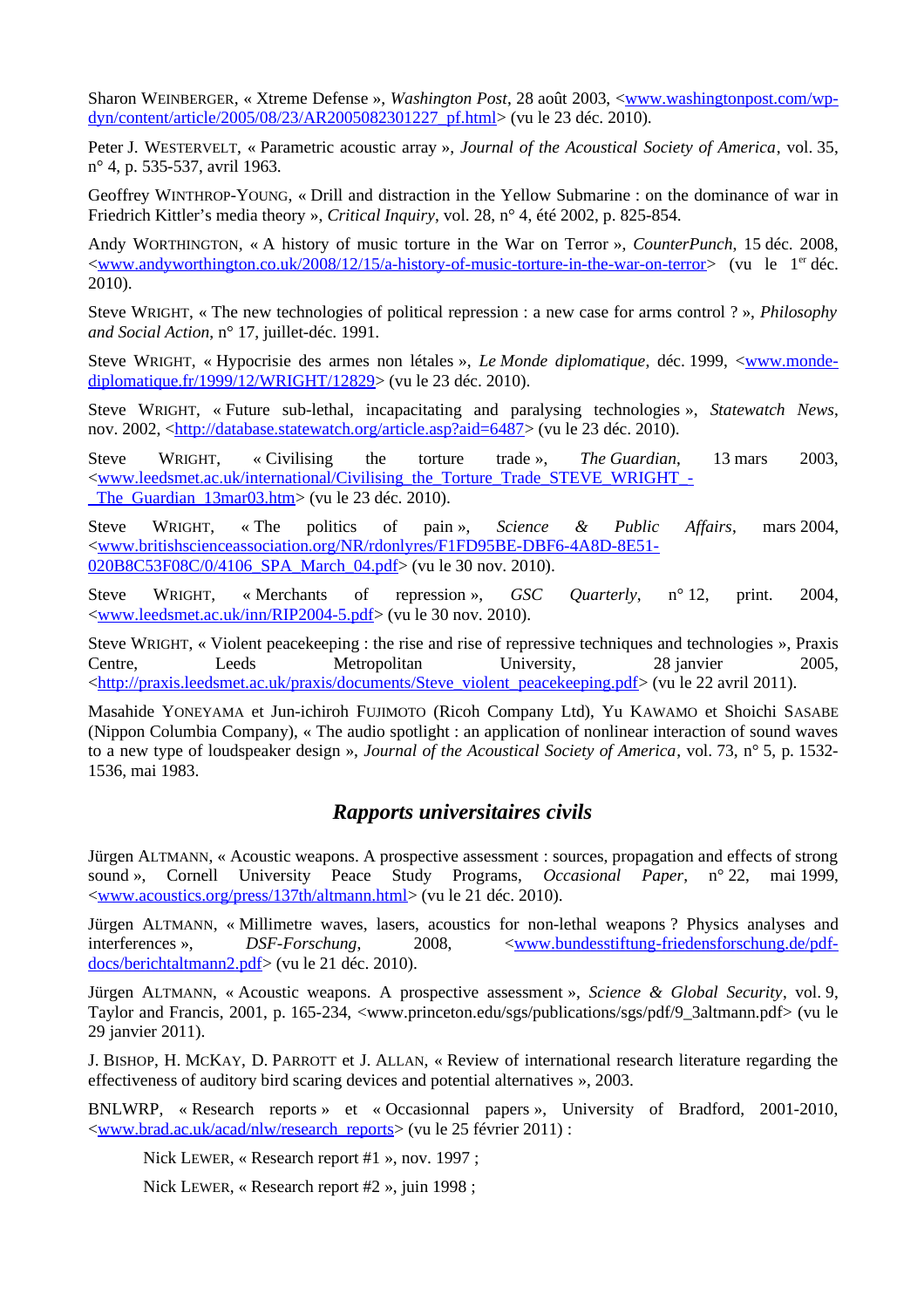Tobias FEAKIN, « Research report #3 », août 2001 ;

Neil DAVISON et Nick LEWER, « Research report #4 », déc. 2003 ;

Neil DAVISON et Nick LEWER, « Research report #5 », mai 2004 ;

Neil DAVISON et Nick LEWER, « Research report #6 », oct. 2004 ;

Neil DAVISON et Nick LEWER, « Research report #7 », mai 2005 ;

Neil DAVISON et Nick LEWER, « Research report #8 », mars 2006 ;

Neil DAVISON, « Occasional report #1. The early history of "non lethal" weapons », déc. 2006 ;

Neil DAVISON, « Occasional report #2. The development of "non lethal" weapons during the 1990's », mars 2007 ;

Neil DAVISON, « Occasional report #3. The contemporary developments of "non lethal" weapons », mai 2007 ;

Timothy LENOIR, « Programming theaters of war. Gamemakers as soldiers », *in* Robert LATHAM (dir.), *Bombs and Bandwidth : The Emerging Relationship between IT and Security*, New Press, New York, 2003, [<www.stanford.edu/dept/HPST/TimLenoir/Publications/Lenoir\\_TheatresOfWar.pdf>](http://www.stanford.edu/dept/HPST/TimLenoir/Publications/Lenoir_TheatresOfWar.pdf) (vu le 15 avril 2011).

Timothy LENOIR et Henry LOWOOD, « Theaters of war : the military-entertainment complex », *in* Jan LAZARDZIG, Helmar SCHRAMM et Ludger SCHWARTE (dir.), *Kunstkammer, Laboratorium, Bühne-Schäuplatze des Wissens im 17. Jahrhundert/Collection, Laboratory, Theater*, Walter de Gruyter Publishers, Berlin, 2003.

Françoise SIRONI, « Comment devient-on un bourreau ? Les mécanismes de destruction de l'autre », conférence au Collège de France, 31 janvier 2001, [<http://www.ethnopsychiatrie.net/actu/collegedeF.htm>](http://www.ethnopsychiatrie.net/actu/collegedeF.htm) (vu le 24 avril 2011).

Alan A. STONE, « Report and recommendations concerning the handling of incidents such as the branch davidian standoff in Waco Texas », 10 nov. 1993, [<www.pbs.org/wgbh/pages/frontline/waco/stonerpt.html>](http://www.pbs.org/wgbh/pages/frontline/waco/stonerpt.html) (vu le 16 mars 2011).

James TOBIAS, « Composing for the media : Hanns Eisler and Rockefeller Foundation projects in film music, radio listening, and theatrical sound design », The Rockefeller Archives, 2009, [<www.rockarch.org/publications/resrep/tobias.pdf>](http://www.rockarch.org/publications/resrep/tobias.pdf) (vu le 17 mars 2011).

# *Rapports universitaires et institutionnels militaires*

APPLIED RESEARCH LABORATORIES à l'université du Texas, Austin, « Non-lethal swimmer neutralization study », 2002, [<www.spawar.navy.mil/sti/publications/pubs/td/3138/td3138cond.pdf>](http://www.spawar.navy.mil/sti/publications/pubs/td/3138/td3138cond.pdf) (vu le 21 déc. 2010).

Joseph D. GRIMES, « Modeling sound as a non-lethal weapon in the COMBAT<sup>XXI</sup> simulation model » (thèse), Naval Postgraduate School, Monterey, Californie, juin 2005.

Todd C. HELMUS, Christopher PAUL, Russell W. GLENN, « Enlisting Madison Avenue. The marketing approach to earning popular support in theaters of operation », Rand Corporation National Defense Research Institute, 2007, [<http://www.rand.org/pubs/monographs/2007/RAND\\_MG607.pdf>](http://www.rand.org/pubs/monographs/2007/RAND_MG607.pdf) (vu le 2 mars 2011).

Lieutenant-colonel Edward L. HUGHES, « Report on the sixth International Law Enforcement Forum on minimal force options », Institute for Non-lethal Defense Technologies, Pennsylvania State University, 2009, [<www.nldt.org/publications.php>](http://www.nldt.org/publications.php) (vu le 23 déc. 2010).

Jonathan B. KEISER et Mark C. ENGEN, « Adapting the vehicle mounted tactical loudspeaker system to today's operational environment » (thèse), Naval Postgraduate School, Monterey, Californie, déc. 2006, [<http://oai.dtic.mil/oai/oai?verb=getRecord&metadataPrefix=html&identifier=ADA462455>](http://oai.dtic.mil/oai/oai?verb=getRecord&metadataPrefix=html&identifier=ADA462455) (vu le 16 mars 2011).

Docteur John M. KENNY, docteur Clark MCPHAIL, docteur Peter WADDINGTON, lieutenant Sid HEAL, major Steve IJAMES, docteur Donald N. FARRER, docteur Jim TAYLOR, capitaine Dick ODENTHAL, « Crowd behavior, crowd control, and the use of non-lethal weapons », Human Effects Advisory Panel, Institute for Non-Lethal Defense Technologies (INLDT), Penn State University, 1<sup>er</sup> janvier 2001,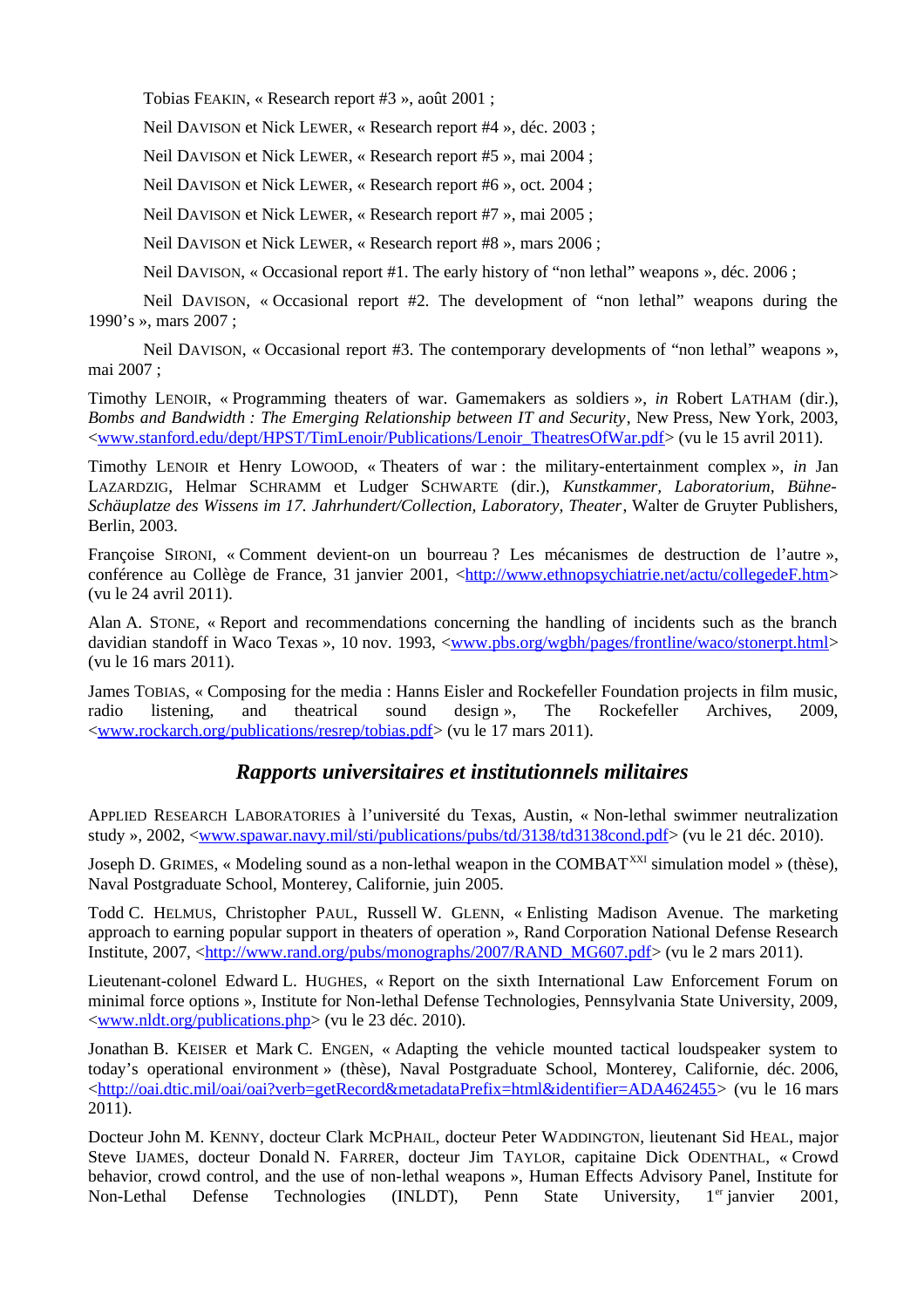[<www.nldt.org/documents/crowd\\_control\\_report.pdf>](http://www.nldt.org/documents/crowd_control_report.pdf) (vu le 5 mai 2011).

Major Mark R. THOMAS, « Non-lethal weaponry : a framework for future integration », Air Command and Staff College, Air University, Maxwell Air Force Base, Alabama, avril 1998, [<http://www.fas.org/programs/bio/chemweapons/documents/98-279.pdf>](http://www.fas.org/programs/bio/chemweapons/documents/98-279.pdf) (vu le 24 avril 2011).

# *Documents d'organisations non gouvernementales*

AMNESTY INTERNATIONAL, « Guinée : les transferts d'armes utilisées pour les opérations militaires ou de police doivent être suspendus » (communiqué de presse), 7 oct. 2009, [<www.amnesty.org/fr/news-and](http://www.amnesty.org/fr/news-and-updates/guinea-military-and-police-weapons-transfers-must-be-suspended-20091008)[updates/guinea-military-and-police-weapons-transfers-must-be-suspended-20091008>](http://www.amnesty.org/fr/news-and-updates/guinea-military-and-police-weapons-transfers-must-be-suspended-20091008) (vu le 12 février 2011).

ASSOCIATION CANADIENNE DES LIBERTÉS CIVILES (ACLC/CCLA), « CCLA concerned about use of sound cannons prior to their review by Ontario Gov » (communiqué de presse), 6 février 2011, [<www.ccla.org/2011/02/06/ccla-concerned-about-use-of-sound-cannons-prior-to-their-review-by-ontario](http://www.ccla.org/2011/02/06/ccla-concerned-about-use-of-sound-cannons-prior-to-their-review-by-ontario-gov)[gov>](http://www.ccla.org/2011/02/06/ccla-concerned-about-use-of-sound-cannons-prior-to-their-review-by-ontario-gov) (vu le 10 février 2011).

Gretchen BORCHELT, Jonathan FINE et Christian PROSS, « Break them down. Systematic use of psychological torture by U.S. force », Physicians for Human Rights, 2005, [<www.physiciansforhumanrights.org/library/documents/reports/break-them-down-the.pdf>](http://www.physiciansforhumanrights.org/library/documents/reports/break-them-down-the.pdf) (vu le 1<sup>er</sup> déc. 2010).

CLEAN CLOTHES CAMPAIGN, « Leaders of peaceful protest against Triumph threatened with arrest », 7 sept. 2009, [<www.cleanclothes.org/urgent-actions/leaders-of-peaceful-protest-against-triumph-threatened-with](http://www.cleanclothes.org/urgent-actions/leaders-of-peaceful-protest-against-triumph-threatened-with-arrest-in-thailand)[arrest-in-thailand>](http://www.cleanclothes.org/urgent-actions/leaders-of-peaceful-protest-against-triumph-threatened-with-arrest-in-thailand) (vu le 19 mars 2011).

Robin COUPLAND, « The Sirus project », Comité international de la Croix-Rouge, 1997.

David P. FIDLER, « The meaning of Moscow. "Non-lethal" weapons and international law in the early XXI<sup>st</sup> century », *International Review of the Red Cross*, 2005.

Yuval GINBAR, « Routine torture. Interrogation methods of the General Security Service », B'Tselem, février 1998, [<www.hamoked.org/Document.aspx?dID=7240>](http://www.hamoked.org/Document.aspx?dID=7240) (vu le 21 déc. 2010).

David G. GUYATT, « Some aspects of anti-personnel electromagnetic weapons », Symposium du Comité international de la Croix-Rouge, 1996.

HAMOKED, « Closure of the office of the legal advisor at Erez DCO », 23 oct. 2006, <www.hamoked.org/Document.aspx?dID=8500> (vu le 10 février 2011).

HAMOKED, « Torture in secret facility 1391 : HCJ 11447/04. Hamoked : Center for the Defence of the Individual v. State of Israel (judgment rendered June 14, 2006) », 20 février 2010, [<www.hamoked.org/Document.aspx?dID=Documents1095>](http://www.hamoked.org/Document.aspx?dID=Documents1095) (vu 21 déc. 2010).

Florence HERVEY (dir.), « Un monde tortionnaire », Acat-France, 2010, [<www.acatfrance.fr/medias/actualites/doc/ACAT\\_France-Rapport\\_torture-Dec\\_2010.pdf>](http://www.acatfrance.fr/medias/actualites/doc/ACAT_France-Rapport_torture-Dec_2010.pdf) (vu le 27 février 2011).

Noam HOFFSTATER, « Ticking bombs. Testimonies of torture victims in Israel », Public Committee Against Torture in Israel, mai 2007, [<www.stoptorture.org.il/en/node/69>](http://www.stoptorture.org.il/en/node/69) (vu le 27 février 2011).

HUMAN RIGHTS WATCH, « Guantanamo : detainee accounts », 2004,  $\langle$ www.hrw.org/en/reports/2004/10/26/guantanamo-detainee-accounts> (vu le 1<sup>er</sup> mars 2011).

HUMAN RIGHTS WATCH, « U.S. operated secret dark prison in Kabul », 19 déc. 2005, [<www.hrw.org/en/news/2005/12/18/us-operated-secret-dark-prison-kabul>](http://www.hrw.org/en/news/2005/12/18/us-operated-secret-dark-prison-kabul) (vu le 1er mars 2011).

PALESTINIAN CENTER FOR HUMAN RIGHTS (PHCR), « Weekly report on israeli human rights violations in the Occupied Palestinian Territory (05-11 May 2011) », 12 mai 2011, [<www.pchrgaza.org>](http://www.pchrgaza.org/) (vu le 15 mai 2011).

PHYSICIANS FOR HUMAN RIGHTS, « Report : harm to children in Gaza, November 2006 », 8 nov. 2006, [<http://web.archive.org/web/20071217062448/www.phr.org.il/phr/article.asp?](http://web.archive.org/web/20071217062448/www.phr.org.il/phr/article.asp?articleid=395&catid=54&pcat=-1&lang=ENG) [articleid=395&catid=54&pcat=-1&lang=ENG>](http://web.archive.org/web/20071217062448/www.phr.org.il/phr/article.asp?articleid=395&catid=54&pcat=-1&lang=ENG) (vu le 17 février 2011).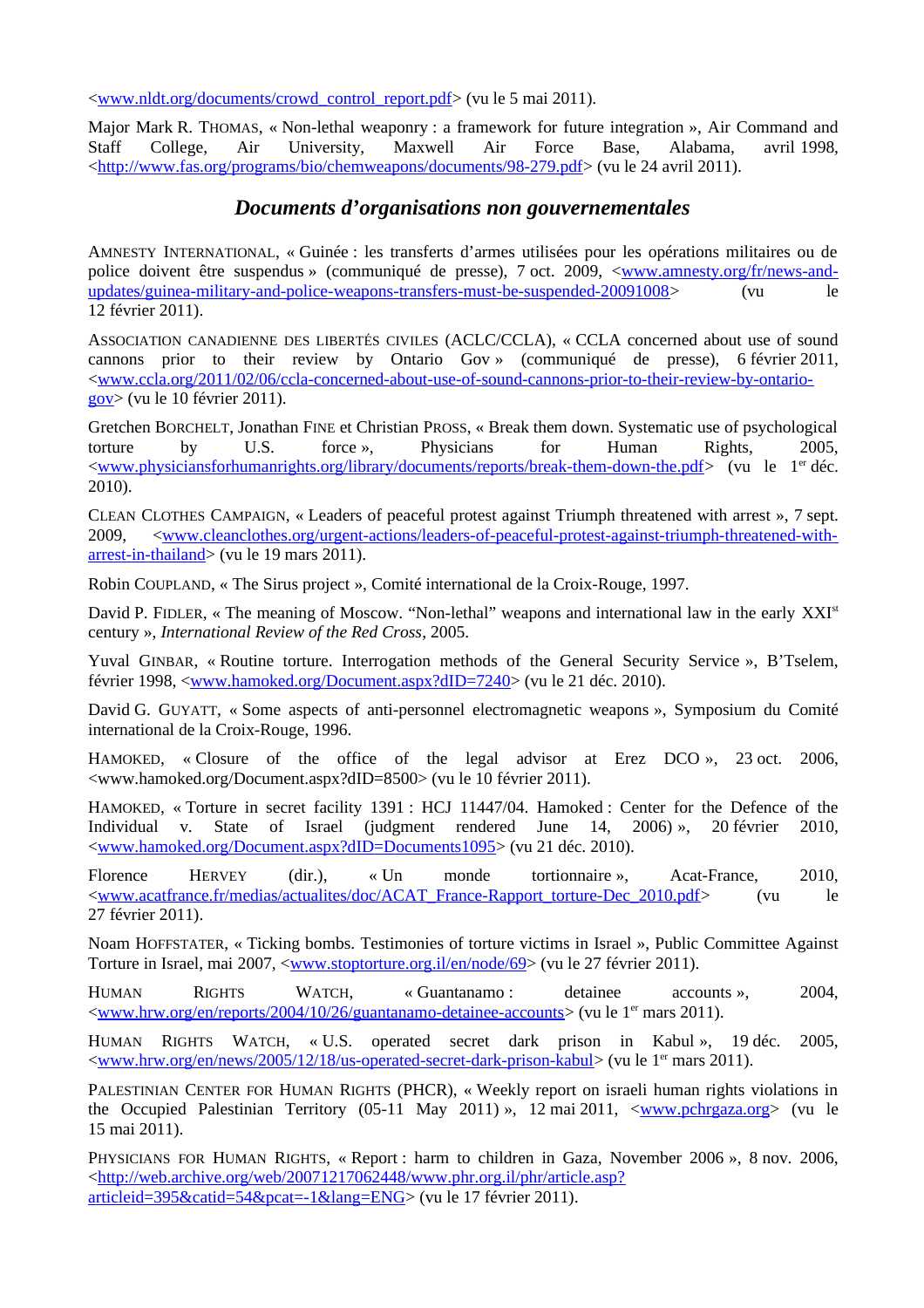Nathaniel RAYMOND et Scott ALLEN (dir.), « Experiments in torture, evidence of human subject research and experimentation in the "enhanced" interrogation program », Physicians for Human Rights, juin 2010, [<www.phrtorturepapers.org/?dl\\_id=9>](http://www.phrtorturepapers.org/?dl_id=9) (vu le 21 déc. 2010).

REPRIEVE, « Human cargo : Binyam Mohamed and the rendition frequent flyer programme », 10 juin 2008, [<www.reprieve.org.uk/humancargo>](http://www.reprieve.org.uk/humancargo) (vu le 28 février 2011).

REPRIEVE, «Musicians' letter to Obama », 16 juillet 2009, [<www.reprieve.org.uk/static/downloads/zerodBLetter\\_GABRIELOBAMA\\_2009\\_07\\_16.pdf>](http://www.reprieve.org.uk/static/downloads/zerodBLetter_GABRIELOBAMA_2009_07_16.pdf) (vu le 1er mars 2011).

Bex TYRER, « Bil'in : une leçon de résistance créative », Association France Palestine Solidarité, 7 oct. 2005, [<www.france-palestine.org/article2379.html>](http://www.france-palestine.org/article2379.html) (vu le 23 déc. 2010).

UNION QUÉBECOISE POUR LA CONSERVATION DE LA NATURE, « Les impacts environnementaux de l'exploration pétrolière et gazière dans le golfe du Saint-Laurent », déc. 2003, [<www.naturequebec.org/ressources/fichiers/Energie\\_climat/ME03-12-08\\_Impacts.pdf>](http://www.naturequebec.org/ressources/fichiers/Energie_climat/ME03-12-08_Impacts.pdf) (vu le 10 février 2011).

Yossi WOLFSON, « Kept in the dark. Treatment of palestinian detainees in the Petah-Tikva interrogation facility of the Israel Security Agency », B'Tselem et Hamoked, oct. 2010, [<www.btselem.org/english/publications/summaries/201010\\_kept\\_in\\_the\\_dark.asp>](http://www.btselem.org/english/publications/summaries/201010_kept_in_the_dark.asp) (vu le 1er déc. 2010).

# *Documents d'organisations internationales*

#### *ONU*

John DUGARD, « Human rights situation in Palestine and other occupied Arab territories : report of the Special Rapporteur on the situation of human rights in the Palestinian Territories occupied since 1967, », A/HRC/7/17, Conseil des droits de l'homme de l'ONU, 21 janvier 2008, [<www.unhcr.org/refworld/docid/47baaa262.html>](http://www.unhcr.org/refworld/docid/47baaa262.html) (vu le 18 février 2011).

Nick LEWER et Neil DAVISON, « Non-lethal technologies. An overview », Disarmament Forum, *Science, Technology and the CBW Regimes*, 2005, n° 1, p. 36-51, [<www.unidir.org/bdd/fiche-article.php?](http://www.unidir.org/bdd/fiche-article.php?ref_article=2217) [ref\\_article=2217>](http://www.unidir.org/bdd/fiche-article.php?ref_article=2217) (vu le 1<sup>er</sup> février 2011).

Manfred NOWAK, « Civil and political rights, including the question of torture and detention. Mission to China », ONU, CES, Commission des droits de l'homme, 10 mars 2006, [<www.unhcr.org/refworld/pdfid/45377b160.pdf>](http://www.unhcr.org/refworld/pdfid/45377b160.pdf) (vu le 28 février 2011).

ONU, « Convention sur l'interdiction ou la limitation de l'emploi de certaines armes classiques qui peuvent être considérées comme produisant des effets traumatiques excessifs ou comme frappant sans discrimination. », Genève, 10 oct. 1980, [<www.icrc.org/dih.nsf/FULL/500?OpenDocument>](http://www.icrc.org/dih.nsf/FULL/500?OpenDocument) (vu le 15 février 2011).

ONU, « Protocole relatif aux armes à laser aveuglantes (Protocole IV à la Convention de 1980) », 13 oct. 1995, [<www.icrc.org/dih.nsf/INTRO/570>](http://www.icrc.org/dih.nsf/INTRO/570) (vu le 15 février 2011).

ONU, « UN Human Rights expert welcomes landing of relief vessels in Gaza » (communiqué de presse), 25 août 2008, [<www.unhchr.ch/huricane/huricane.nsf/view01/9039CF0EEEB7D992C12574B1002C5054?](http://www.unhchr.ch/huricane/huricane.nsf/view01/9039CF0EEEB7D992C12574B1002C5054?opendocument) [opendocument>](http://www.unhchr.ch/huricane/huricane.nsf/view01/9039CF0EEEB7D992C12574B1002C5054?opendocument) (vu le 18 février 2011).

Nigel S. RODLEY, « Question des droits de l'homme de toutes les personnes soumises à une forme quelconque de détention ou d'emprisonnement, en particulier : tortures et autres peines ou traitements cruels, inhumains ou dégradants », ONU, CES, Commission des droits de l'homme, 10 janvier 1996, [<http://daccess-ods.un.org/access.nsf/Get?Open&DS=E/CN.4/1997/7&Lang=F>](http://daccess-ods.un.org/access.nsf/Get?Open&DS=E/CN.4/1997/7&Lang=F) (vu le 27 février 2011).

### *Europe*

COMMISSION EUROPÉENNE, « Application n° 5310/71. Ireland v. the United Kingdom. Report of the Commission », 25 janvier 1976, kttp://cmiskp.echr.coe.int/tkp197/view.asp? [action=open&documentId=822914&portal=hbkm&source=externalbydocnumber&table=F69A27FD8FB861](http://cmiskp.echr.coe.int/tkp197/view.asp?action=open&documentId=822914&portal=hbkm&source=externalbydocnumber&table=F69A27FD8FB86142BF01C1166DEA398649)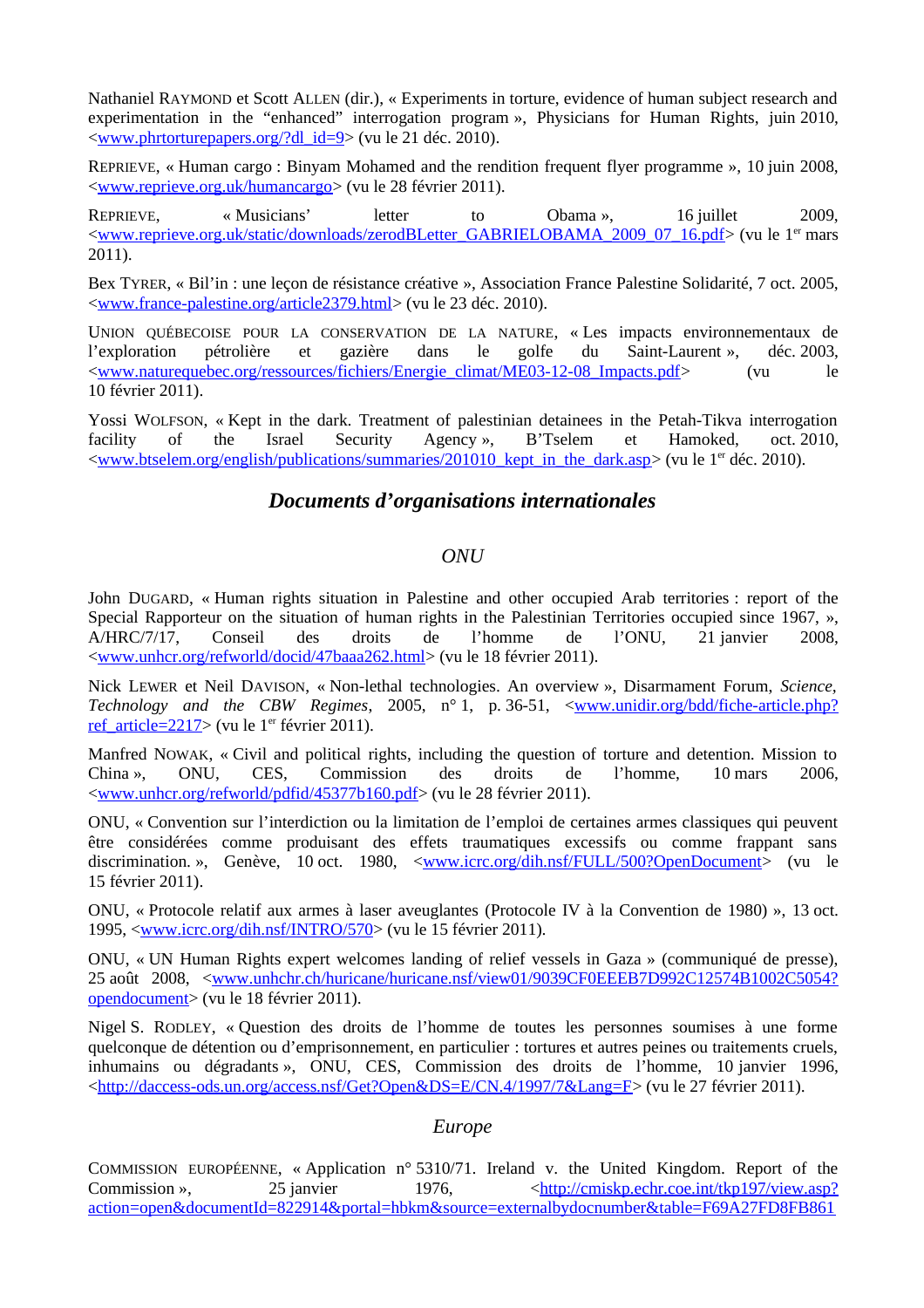[42BF01C1166DEA398649>](http://cmiskp.echr.coe.int/tkp197/view.asp?action=open&documentId=822914&portal=hbkm&source=externalbydocnumber&table=F69A27FD8FB86142BF01C1166DEA398649) (vu le 27 février 2011).

COMMISSION EUROPÉENNE, « Towards a more secure society and increased industrial competitiveness.<br>Security research proiects under the  $7<sup>th</sup>$  framework program for research », mai 2009. framework program for research », mai 2009, [<ftp://ftp.cordis.europa.eu/pub/fp7/security/docs/towards-a-more-secure\\_en.pdf>](ftp://ftp.cordis.europa.eu/pub/fp7/security/docs/towards-a-more-secure_en.pdf) (vu le 25 mai 2011).

COUR EUROPÉENNE DES DROITS DE L'HOMME, « Convention de sauvegarde des droits de l'homme et des libertés fondamentales », 4 nov. 1950, [<www.echr.coe.int/NR/rdonlyres/086519A8-B57A-40F4-9E22-](http://www.echr.coe.int/NR/rdonlyres/086519A8-B57A-40F4-9E22-3E27564DBE86/0/FRA_Conven.pdf) [3E27564DBE86/0/FRA\\_Conven.pdf>](http://www.echr.coe.int/NR/rdonlyres/086519A8-B57A-40F4-9E22-3E27564DBE86/0/FRA_Conven.pdf) (vu le 27 février 2011).

COUR EUROPÉENNE DES DROITS DE L'HOMME, « Case of Ireland v. the United Kingdom. Application n° 5310/71. Judgment », 18 janvier 1978, [<http://cmiskp.echr.coe.int/tkp197/view.asp?](http://cmiskp.echr.coe.int/tkp197/view.asp?action=open&documentId=822914&portal=hbkm&source=externalbydocnumber&table=F69A27FD8FB86142BF01C1166DEA398649) [action=open&documentId=822914&portal=hbkm&source=externalbydocnumber&table=F69A27FD8FB861](http://cmiskp.echr.coe.int/tkp197/view.asp?action=open&documentId=822914&portal=hbkm&source=externalbydocnumber&table=F69A27FD8FB86142BF01C1166DEA398649) [42BF01C1166DEA398649>](http://cmiskp.echr.coe.int/tkp197/view.asp?action=open&documentId=822914&portal=hbkm&source=externalbydocnumber&table=F69A27FD8FB86142BF01C1166DEA398649) (vu le 27 février 2011).

PARLEMENT EUROPÉEN ET CONSEIL EUROPÉEN, « Directive 2003/10/CE du Parlement européen et du Conseil du 6 février 2003 concernant les prescriptions minimales de sécurité et de santé relatives à l'exposition des travailleurs aux risques dus aux agents physiques (bruit)», 2003, <<u>http://eur-</u> [lex.europa.eu/LexUriServ/LexUriServ.do?uri=CELEX:32003L0010:FR:HTML>](http://eur-lex.europa.eu/LexUriServ/LexUriServ.do?uri=CELEX:32003L0010:FR:HTML) (vu le 21 janvier 2011).

#### *OTAN*

RESEARCH AND TECHNOLOGY ORGANIZATION, « Non-lethal weapons and future peace enforcement operations », 2004, [<www.rta.nato.int/Pubs/RDP.asp?RDP=RTO-TR-SAS-040>](http://www.rta.nato.int/Pubs/RDP.asp?RDP=RTO-TR-SAS-040) (vu le 23 déc. 2010).

RESEARCH AND TECHNOLOGY ORGANIZATION, « The human effects of non-lethal technologies », 2006.

RESEARCH AND TECHNOLOGY ORGANIZATION, « Non-lethal weapons effectiveness assessment development and verification study », 2009.

#### *Banque mondiale*

BANQUE MONDIALE, « Fact sheet : Gaza Strip water and sanitation situation », 7 janvier 2009, [<http://go.worldbank.org/JPDXW0R7Z0>](http://go.worldbank.org/JPDXW0R7Z0) (vu le 17 février 2010).

### *Documents d'organisations gouvernementales*

### *États-Unis*

Pour plus de commodité, les documents sont ici classés par organisme commanditaire

plutôt que par nom d'auteur.

AIR FORCE, « Psychological operations. Air Force doctrine document 2-5.3 », 27 août 1999, [<http://ics.leeds.ac.uk/papers/pmt/exhibits/537/afdd2-5-3.pdf>](http://ics.leeds.ac.uk/papers/pmt/exhibits/537/afdd2-5-3.pdf) (vu le 2 mars 2011).

AIR FORCE RESEARCH LABORATORY, Clifford SHERRY, Michael COOK, Carroll BROWN (Veridian Engineering), James JAUCHEM, James MERRITT, Michael MURPHY (Human Effectiveness Directorate, Biodynamics & Protection Division), « An assessment of the effects of four acoustic energy devices on animal behavior », oct. 2000.

AIR FORCE RESEARCH LABORATORY, Michael COOK, Clifford SHERRY, Caroll BROWN (Veridian Engineering), James JAUCHEM (Human Effectiveness Directorate, Directed Energy Bioeffects Division, Radio Frequency Radiation Branch), « Lack of effects on goal-directed behavior of high-intensity infrasound in a resonant reverberent chamber », nov. 2001.

ARMY ARMAMENT RESEARCH, DEVELOPMENT AND ENGINEERING CENTER (ARDEC), « Sources sought notice : 13. M84 and XM012 hand grenade (stun)(Ref : W15QKN-04-X-0101) », *Federal Business Opportunities Daily*, 13 nov. 2003, [<www.fbodaily.com/archive/2003/11-November/15-Nov-2003/FBO-](http://www.fbodaily.com/archive/2003/11-November/15-Nov-2003/FBO-00469080.htm)[00469080.htm>](http://www.fbodaily.com/archive/2003/11-November/15-Nov-2003/FBO-00469080.htm) (vu le 11 février 2011).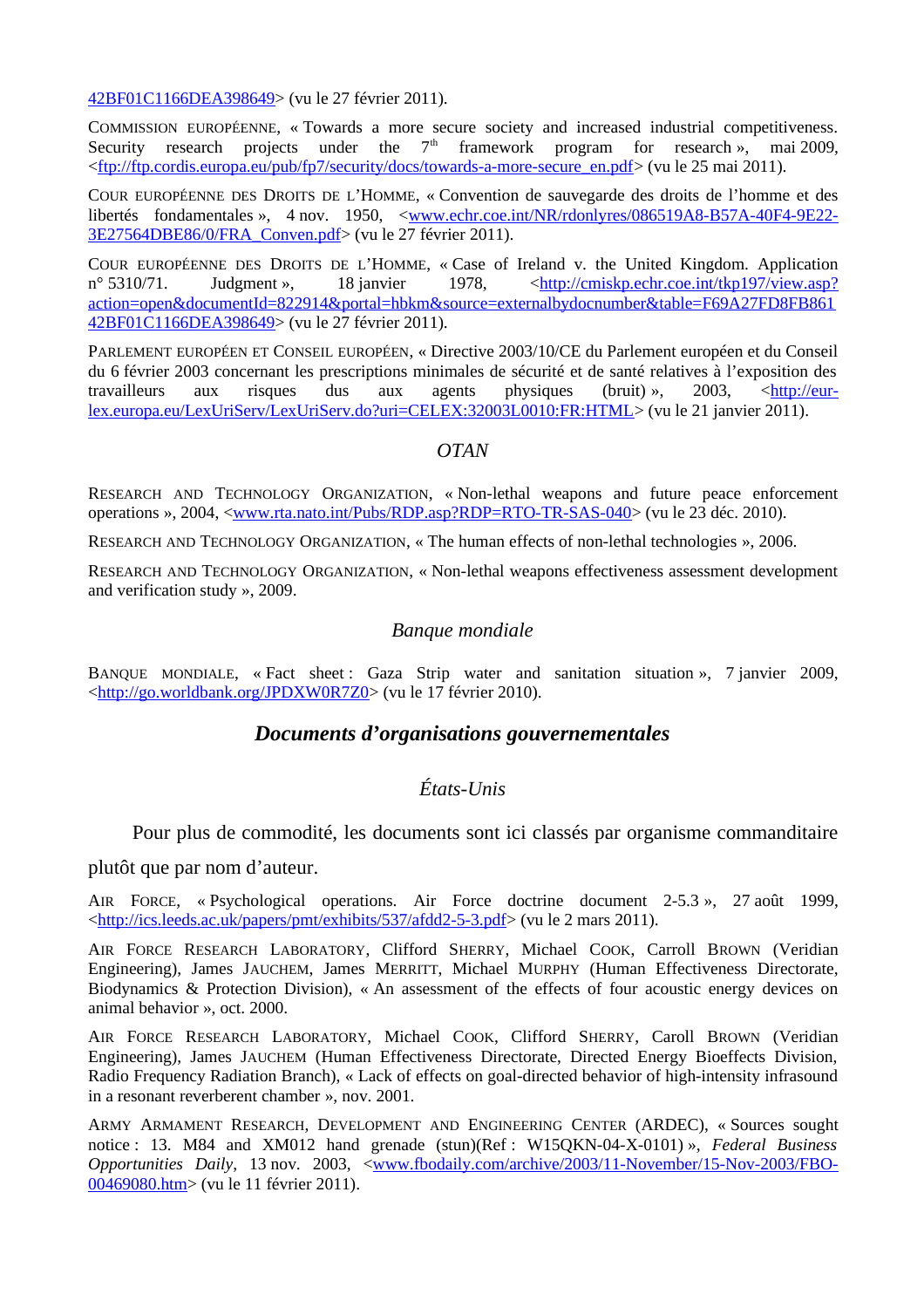TACOM-ARDEC, Advanced Armaments Technologies, Close Combat Armaments Center, Charles T. FREUND, « Aversive audible acoustic devices », NDIA 2000 Joint Services Small Arms Symposium, 29 août 2000.

TACOM-ARDEC, Advanced Armaments Technology Team, Harry MOORE, « Multi-sensory deprivation "land-mine" », NDIA Small Arms Symposium, 14 mai 2002, <www.dtic.mil/ndia/2002infantry/moore.pdf> (vu le 23 déc. 2010).

ARMY RESEARCH LABORATORY, H. BOESCH, B. BENWELL et V. A. ELLIS, « High power electrically driven impulsive acoustic source for target experiments and area-denial applications », 1998, [<http://web.archive.org/web/\\*/http://www.dtic.mil/stinet/ndia/NLD3/boe.pdf>](http://web.archive.org/web/*/http://www.dtic.mil/stinet/ndia/NLD3/boe.pdf) (vu le 10 février 2011).

ARMY RESEARCH LABORATORY, DE Effects and Mitigation Branch, George LUCEY et Louis JASPER, « Vortex metal ring metal ring states are sense in the sense of the sense of the sense in the sense in the sense in the sense in the sense in the sense in the sense in the sense in the sense in the sense in the sense in th [<www.schizophonia.com/archives/traumaArchive/Infrasound/VortexRingGenerator.pdf>](http://www.schizophonia.com/archives/traumaArchive/Infrasound/VortexRingGenerator.pdf) (vu le 9 février 2011).

ARMY RESEARCH LABORATORY, « A history of the Army Research Laboratory », août 2003, [<www.arl.army.mil/www/DownloadedInternetPages/CurrentPages/AboutARL/ARL\\_History1992-2003.pdf>](http://www.arl.army.mil/www/DownloadedInternetPages/CurrentPages/AboutARL/ARL_History1992-2003.pdf) (vu le 19 mars 2011).

CIA, « Kubark counterintelligence interrogation », juillet 1963, [<www.gwu.edu/~nsarchiv/NSAEBB/NSAEBB27/01-01.htm>](http://www.gwu.edu/~nsarchiv/NSAEBB/NSAEBB27/01-01.htm) (vu le 25 février 2011).

CIA, « Human resource exploitation training manual », 1983, <[www.gwu.edu/~nsarchiv/NSAEBB/NSAEBB122/#hre>](http://www.gwu.edu/~nsarchiv/NSAEBB/NSAEBB122/#hre) (vu le 26 février 2011).

DEFENSE ADVANCED RESEARCH PROJECTS AGENCY (DARPA), « RDT&E budget item justification. PE 0602702E tactical technology », 2010, [<www.dtic.mil/descriptivesum/Y2010/DARPA/0602702E.pdf>](http://www.dtic.mil/descriptivesum/Y2010/DARPA/0602702E.pdf) (vu le 22 mars 2011).

DEFENSE CONTRACTING COMMAND-WASHINGTON, « FBO daily issue of February 22, 2004. FBO #0818 », Federal Business Opportunities, 20 février 2004, [<www.fbodaily.com/archive/2004/02-February/22-Feb-](http://www.fbodaily.com/archive/2004/02-February/22-Feb-2004/FBO-00527544.htm)[2004/FBO-00527544.htm>](http://www.fbodaily.com/archive/2004/02-February/22-Feb-2004/FBO-00527544.htm) (vu le 30 nov. 2010).

DEPARTMENT OF THE ARMY, « FM 34-52 intelligence interrogation », 1992, [<www.loc.gov/rr/frd/Military\\_Law/pdf/intel\\_interrrogation\\_sept-1992.pdf>](http://www.loc.gov/rr/frd/Military_Law/pdf/intel_interrrogation_sept-1992.pdf) (vu le 21 déc. 2010).

DEPARTMENT OF THE ARMY, « Memorandum for Commander. Interrogation and counter-resistance policy », 14 sept. 2003, [<www.aclu.org/national-security/september-sanchez-memo>](http://www.aclu.org/national-security/september-sanchez-memo) (vu le 1er mars 2011).

DEPARTMENT OF THE ARMY, « Army regulation 15-6 : final report. Investigation into FBI allegations of detainee abuse at Guantanamo Bay, Cuba detention facility », 1<sup>er</sup> avril 2005, amendé le 9 juin 2005, [<www.defenselink.mil/news/Jul2005/d20050714report.pdf>](http://www.defenselink.mil/news/Jul2005/d20050714report.pdf) (vu le 21 déc. 2010).

DEPARTMENT OF THE ARMY, « Human intelligence collector operations. FM 2-22.3 (FM 34-52) », 2006, [<www.loc.gov/rr/frd/Military\\_Law/pdf/human-intell-collector-operations.pdf>](http://www.loc.gov/rr/frd/Military_Law/pdf/human-intell-collector-operations.pdf) (vu le 21 déc. 2010).

DEPARTMENT OF THE ARMY, DEPARTMENT OF THE NAVY, United States Marine Corps, DEPARTMENT OF THE AIR FORCE, UNITED STATES COAST GUARD, « Joint publication 3-53. Doctrine for joint psychological operations », 5 sept. 2003, [<http://ics.leeds.ac.uk/papers/pmt/exhibits/231/JP353.pdf>](http://ics.leeds.ac.uk/papers/pmt/exhibits/231/JP353.pdf) (vu le 2 mars 2011).

DEPARTMENT OF THE ARMY, « Bioeffects of selected nonlethal weapons », 2006.

DEPARTMENT OF DEFENSE, « Policy for non-lethal weapons », Directive 3000.3, 9 juillet 1996, [<www.dtic.mil/whs/directives/corres/pdf/300003p.pdf>](http://www.dtic.mil/whs/directives/corres/pdf/300003p.pdf) (vu le 24 janvier 2011).

DEPARTMENT OF DEFENSE, SBIR FY97.2, « Solicitation selections w/abstracts. Army. 199 Phase I selections from the 97.2 solicitation. Synetics Corp : parametric difference waves for low frequency acoustic propagation », 1997 [<www.dodsbir.net/awardlist/alld972.htm>](http://www.dodsbir.net/awardlist/alld972.htm) (vu le 24 janvier 2011).

DEPARTMENT OF DEFENSE, « Memorandums : counter-resistance techniques. Legal review of agressive interrogation techniques. Legal brief on proposed counter-resistance strategies. Request for approval of counter-resistance strategies », 11 oct. 2002, 25 oct. 2002, 27 nov. 2002, [<www.washingtonpost.com/wp](http://www.washingtonpost.com/wp-srv/nation/documents/dodmemos.pdf)[srv/nation/documents/dodmemos.pdf>](http://www.washingtonpost.com/wp-srv/nation/documents/dodmemos.pdf) (vu le 1<sup>er</sup> mars 2011).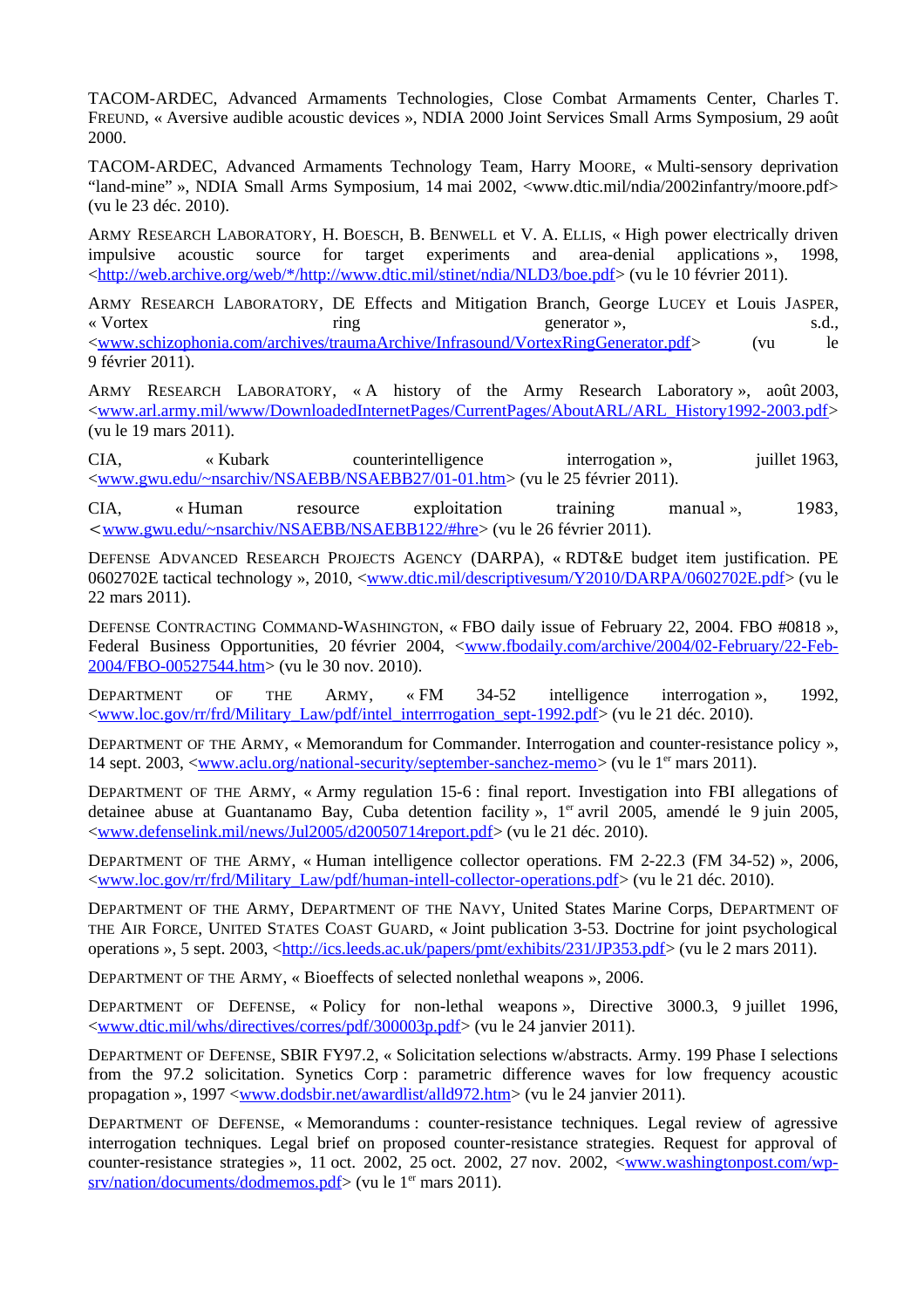DEPARTMENT OF DEFENSE, « RDT&E budget item justification. Project n° PE 1160488BB SOF PSYOP/D476 », février 2008, <www.dtic.mil/descriptivesum/Y2009/SOCOM/1160488BB.pdf> (vu le 16 mars 2011).

DEPARTMENT OF HOMELAND SECURITY, UNITED STATES COAST GUARDS, « Non-pyrotechnic flashbang grenade (NPFG) », *Federal Business Opportunities*, 16 mars 2010, [<www.fbo.gov/index?](http://www.fbo.gov/index?s=opportunity&mode=form&id=705a224be4371a5e95b3b2b5ee55460a&tab=core&_cview=0) [s=opportunity&mode=form&id=705a224be4371a5e95b3b2b5ee55460a&tab=core&\\_cview=0>](http://www.fbo.gov/index?s=opportunity&mode=form&id=705a224be4371a5e95b3b2b5ee55460a&tab=core&_cview=0) (vu le 3 février 2011).

DEPARTMENT OF JUSTICE, Richard SCRUGGS, Victor GONZALEZ, Steven ZIPPERSTEIN *et alii*, « Report to the Deputy Attorney General on the events at Waco, Texas February 28 to April 19, 1993 », 8 oct. 1993, [<www.justice.gov/05publications/waco/wacotocpg.htm>](http://www.justice.gov/05publications/waco/wacotocpg.htm) (vu le 16 mars 2011).

DEPARTMENT OF JUSTICE, Office of Justice Programs, National Institute of Justice, « NIJ awards in fiscal year 1997 », juin 1998, <<u>www.ncjrs.gov/txtfiles/167576.txt</u>> (vu le 23 déc. 2010).

DEPARTMENT OF LABOR, OCCUPATIONAL SAFETY & HEALTH ADMINISTRATION, « Noise and hearing conservation », s.d.

GOVERNMENT ACCOUNTABILITY OFFICE (GAO), « Matter of IMLCORP LLC ; Wattre Corporation - File B-310582 ; B-310582.2 ; B-310582.3 ; B-310582.4 ; B-310582.5 », 9 janvier 2008, [<www.gao.gov/decisions/bidpro/310582.pdf>](http://www.gao.gov/decisions/bidpro/310582.pdf) (vu le 20 mars 2011).

JOINT HISTORY OFFICE, Ronald H. COLE, « Operation Just Cause. The planning and execution of joint operations in Panama, February 1989-January 1990 », 1995, [<http://oai.dtic.mil/oai/oai?](http://oai.dtic.mil/oai/oai?verb=getRecord&metadataPrefix=html&identifier=ADA313465) [verb=getRecord&metadataPrefix=html&identifier=ADA313465>](http://oai.dtic.mil/oai/oai?verb=getRecord&metadataPrefix=html&identifier=ADA313465) (vu le 16 mars 2011).

JOINT NON LETHAL WEAPONS DIRECTORATE, « Annual reports », 1997-2000.

JOINT NON LETHAL WEAPONS DIRECTORATE, « Distributed sound and light array (DSLA) », déc. 2010, [<www.jnlwp.usmc.mil/misc/fact\\_sheets/DSLA.pdf>](http://www.jnlwp.usmc.mil/misc/fact_sheets/DSLA.pdf) (vu le 18 avril 2011).

MARINE CORPS, « Sources sought notice : 10. PM force protection systems (FPS) Clear-a-space distract/disorient program request for information (Ref. M67854-FPS-RFI-04-0001) », *Federal Business Opportunities Daily*, 15 juin 2004, [<www.fbodaily.com/archive/2004/06-June/20-Jun-2004/FBO-](http://www.fbodaily.com/archive/2004/06-June/20-Jun-2004/FBO-00606426.htm)[00606426.htm>](http://www.fbodaily.com/archive/2004/06-June/20-Jun-2004/FBO-00606426.htm) (vu le 11 février 2010).

NATIONAL CRIMINAL JUSTICE REFERENCE SERVICE, E-LABS, inc., « Performance characterization study. Noise flash diversionary devices (NFDDs) », 1<sup>er</sup> juin 2004, [<www.ncjrs.gov/pdffiles1/nij/grants/205642.pdf>](http://www.ncjrs.gov/pdffiles1/nij/grants/205642.pdf) (vu le 30 nov. 2010).

NATIONAL SECURITY RESEARCH, « Department of Defense non-lethal weapons and equipment review. A research guide for civil law enforcement and corrections », 2003.

OFFICE OF THE UNDER SECRETARY OF DEFENSE FOR ACQUISITION, TECHNOLOGY AND LOGISTICS, « Report of the Defense Science Board task force on the creation and dissemination of all forms of information in support of Psychological Operations (PSYOPS) in time of military conflict », mai 2000, [<www.acq.osd.mil/dsb/reports/ADA382535.pdf>](http://www.acq.osd.mil/dsb/reports/ADA382535.pdf) (vu le 14 mars 2011).

SENATE ARMED SERVICES COMMITTE, Inquiry Into the Treatment of Detainees in U.S. Custody, « Final report », 2007.

SENATE COMMITTEE ON HUMAN RESOURCES, « Project MKULTRA, the CIA's program of research in behavioral modification. Joint hearing before the select committee on intelligence and the subcommittee on health and scientific research of the committee on human ressources. United States Senate, ninety-fifth congress, first session, August 3, 1977 », US Government Printing Office, 1977, [<www.nytimes.com/packages/pdf/national/13inmate\\_ProjectMKULTRA.pdf>](http://www.nytimes.com/packages/pdf/national/13inmate_ProjectMKULTRA.pdf) (vu le 30 nov. 2010).

SPECIAL OPERATIONS COMMAND (USSOCOM), « Sources sought notice : PSYOP. Family of loudspeakers II (FOL2). Reference-number-H92222-05-FOL2-LOUDSPEAKERS », *Federal Business Opportunities*, 8 juin 2005, [<www.fbo.gov/index?](http://www.fbo.gov/index?s=opportunity&mode=form&id=9de67ffeac978d044503e0f1618588ae&tab=core&_cview=0) [s=opportunity&mode=form&id=9de67ffeac978d044503e0f1618588ae&tab=core&\\_cview=0>](http://www.fbo.gov/index?s=opportunity&mode=form&id=9de67ffeac978d044503e0f1618588ae&tab=core&_cview=0) (vu le

18 mars 2011).

THE MITRE CORPORATION, JASON Program Office, « Tactical infrasound », 2005.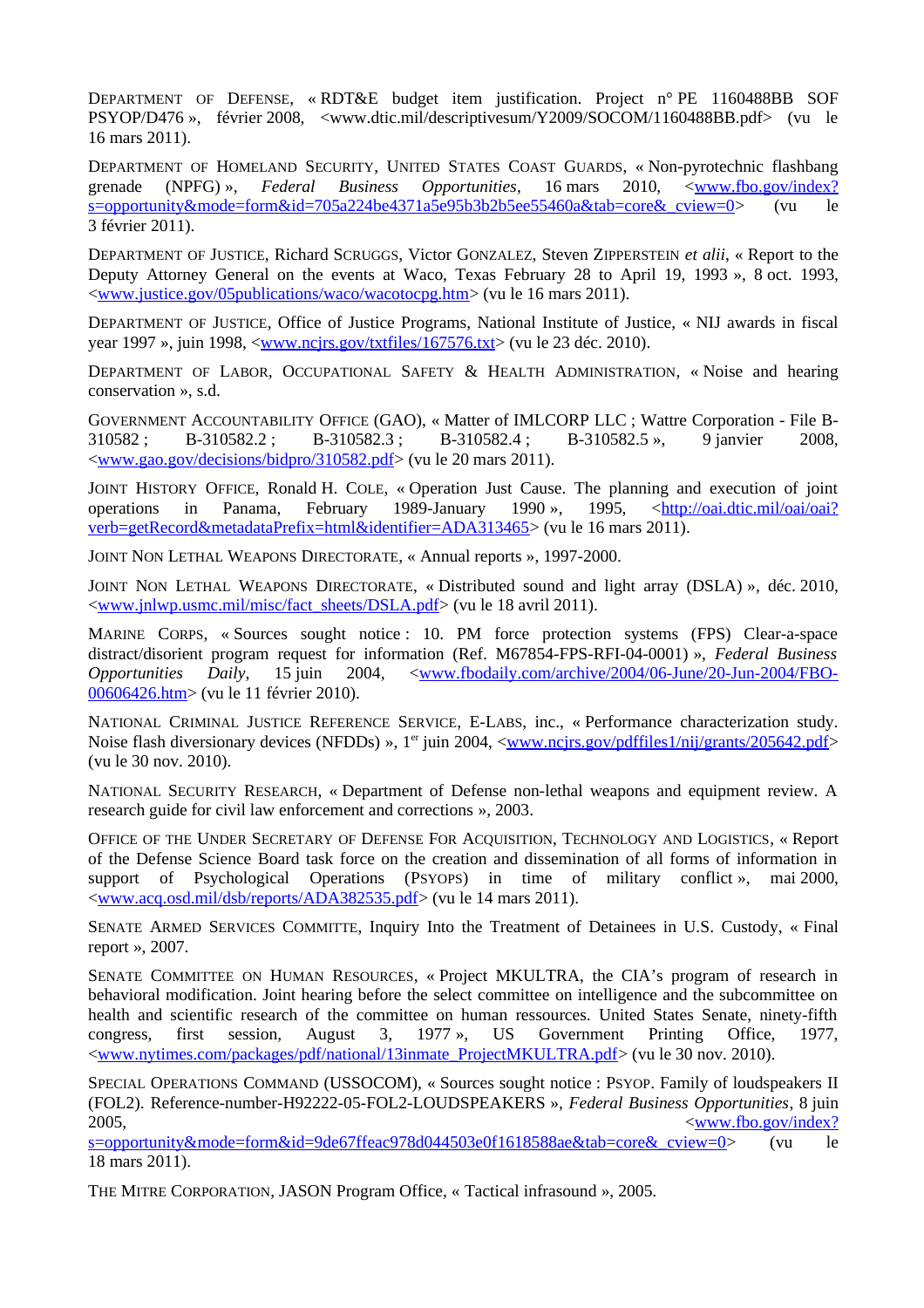#### *Canada*

GOUVERNEMENT DU CANADA, « Safety Code 24. Guidelines for the safe use of ultrasound », 2008.

MINISTÈRE DE L'AGRICULTURE, DE L'ALIMENTATION ET DES AFFAIRES RURALES DU GOUVERNEMENT DE L'ONTARIO, CANADA, « Utilisation des canons effaroucheurs au propane pour éloigner les oiseaux des vignobles », fiche technique 730/658 de juillet 2010, [<www.omafra.gov.on.ca/french/engineer/facts/10-](http://www.omafra.gov.on.ca/french/engineer/facts/10-054.htm) [054.htm>](http://www.omafra.gov.on.ca/french/engineer/facts/10-054.htm) (vu le 9 février 2011).

SUPERIOR COURT OF JUSTICE ONTARIO, « CCLA v. Toronto Police Service, 2010 ONSC 3525 », 6 juin 2010, [<http://beta.images.theglobeandmail.com/archive/00725/Decision\\_725161a.pdf>](http://beta.images.theglobeandmail.com/archive/00725/Decision_725161a.pdf) (vu le 19 mars 2011).

#### *Grande-Bretagne*

CHILDREN'S COMMISSIONER, « Buzz off campaign », 2008, [<www.childrenscommissioner.gov.uk/content/all\\_you\\_need\\_to\\_know/content\\_57>](http://www.childrenscommissioner.gov.uk/content/all_you_need_to_know/content_57) (vu le 21 mars 2011).

Geoff LEVENTHALL, Peter PELMEAR et Stephen BENTON, « A review of published research on low frequency noise and its effects », Department for Environment, Food and Rural Affairs (DEFRA), mai 2003, [<http://archive.defra.gov.uk/environment/quality/noise/research/lowfrequency/documents/lowfreqnoise.pdf>](http://archive.defra.gov.uk/environment/quality/noise/research/lowfrequency/documents/lowfreqnoise.pdf) (vu le 10 mai 2011).

HOME DEPARTMENT, « Antisocial behaviour : Mosquito device », 24 mai 2007, [<www.publications.parliament.uk/pa/cm200607/cmhansrd/cm070524/text/70524w0012.htm>](http://www.publications.parliament.uk/pa/cm200607/cmhansrd/cm070524/text/70524w0012.htm) (vu le 23 nov. 2011).

NATIONAL PHYSICAL LABORATORY (NPR), « Test report : "Mosquito" sound source », 7 déc. 2005, [<www.compoundsecurity.co.uk/sites/default/files/NPL Full Report-Mosquito.doc>](http://www.compoundsecurity.co.uk/sites/default/files/NPL%20Full%20Report-Mosquito.doc) (vu le 21 mai 2011).

ROYAL COLLEGE OF PEADIATRICS AND CHILD HEALTH (RCPCH), « Mosquito high frequency sound deterrent and teenagers/children », Advocacy Report, nov. 2007, [<www.compoundsecurity.co.uk/sites/default/files/RCPCH \(Royal College of Peadiatrics and Child Health\)](http://www.compoundsecurity.co.uk/sites/default/files/RCPCH%20(Royal%20College%20of%20Peadiatrics%20and%20Child%20Health)%20Advocacy%20Report.doc) [Advocacy Report.doc>](http://www.compoundsecurity.co.uk/sites/default/files/RCPCH%20(Royal%20College%20of%20Peadiatrics%20and%20Child%20Health)%20Advocacy%20Report.doc) (vu le 21 mai 2011).

S. SMITH, J. C. KENNA et G. F. REED, « Effects of sensory deprivation », Proceedings of the Royal Society of Medecine, vol. 55, p. 1003-1014, déc. 1962, [<www.ncbi.nlm.nih.gov/pmc/articles/PMC1897523/>](http://www.ncbi.nlm.nih.gov/pmc/articles/PMC1897523/) (vu le 27 février 2011).

#### *Irlande*

GOUVERNEMENT IRLANDAIS, « Non-fatal offences against the person act », 1997, [<www.irishstatutebook.ie/1997/en/act/pub/0026/print.html>](http://www.irishstatutebook.ie/1997/en/act/pub/0026/print.html) (vu le 21 mars 2011).

#### *Allemagne*

MINISTÈRE DES AFFAIRES SOCIALES, DES FEMMES, DE LA FAMILLE ET DE LA SANTÉ DU LAND DE BASSE-SAXE, « Einsatz von Ultraschall-Störgeräusch-Sendern nicht ganz unbedenklich », 2007, [<www.baua.de/nn\\_5858/de/Presse/Pressemitteilungen/2007/12/pm079-07.html>](http://www.baua.de/nn_5858/de/Presse/Pressemitteilungen/2007/12/pm079-07.html) (vu le 25 février 2011).

#### *Hongrie*

HONGRIE, « Working paper on infrasound weapons », Report to United Nations : CCD/575, 14 août 1978, *in* Stuart SWEZEY (dir.), *Amok Journal, Sensurround Edition. A Compedium of Psycho-physiological Investigations*, Amok Books, Los Angeles, 1995, p. 405-409.

#### *France*

COMMISSION NATIONALE DE DÉONTOLOGIE DE LA SÉCURITÉ, « Étude sur l'usage des matériels de contrainte et de défense par les forces de l'ordre », Rapports annuels, 2009, [<www.cnds.fr/avis/RA\\_2009\\_Etude\\_th](http://www.cnds.fr/avis/RA_2009_Etude_th%C3%A9matique.pdf) [%C3%A9matique.pdf>](http://www.cnds.fr/avis/RA_2009_Etude_th%C3%A9matique.pdf) (vu le 23 déc. 2010).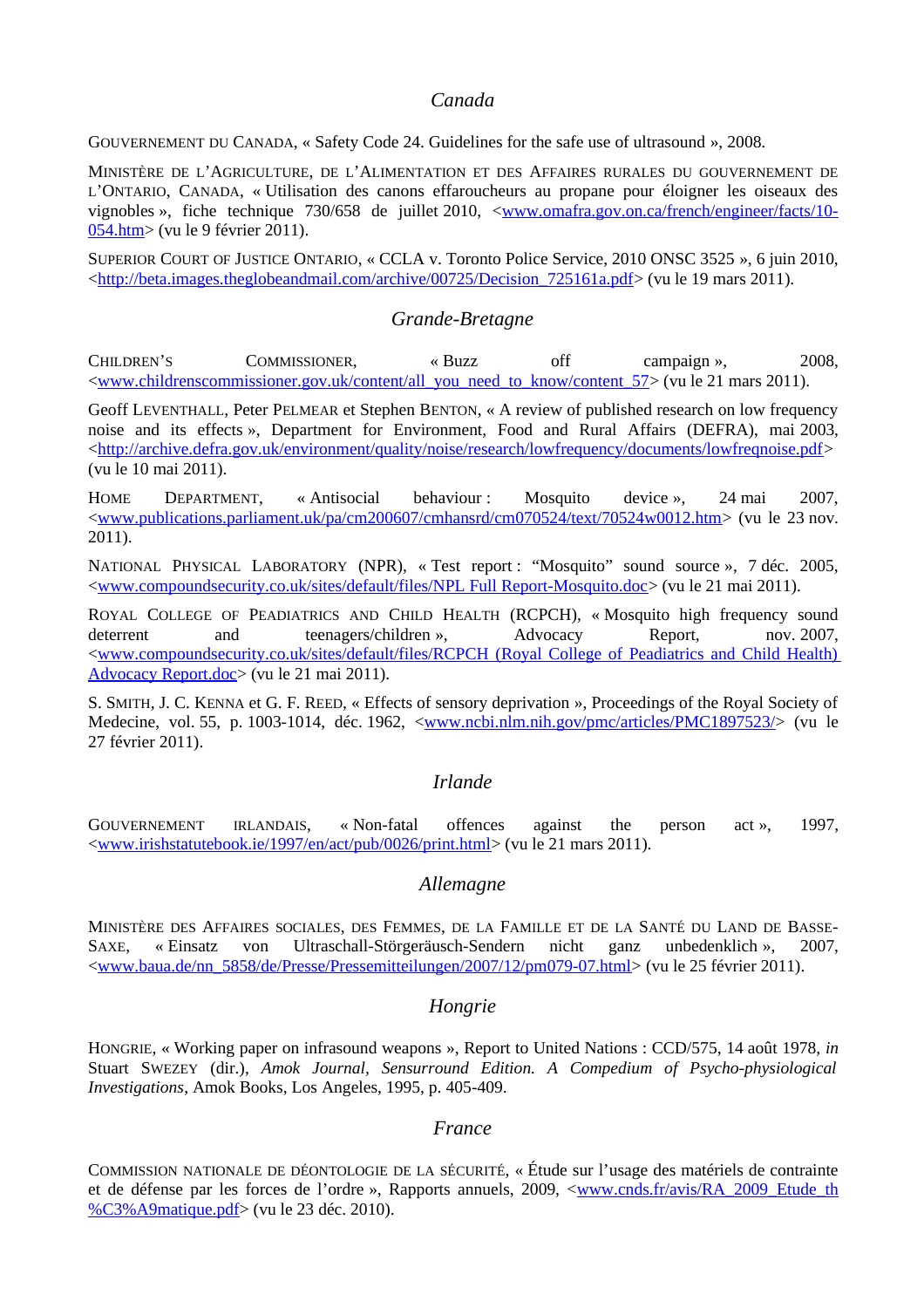Olivier RAZAC, « L'utilisation des armes de neutralisation momentanée en prison : enquête auprès des formateurs de l'ENAP [École nationale d'administration pénitentitaire] », *Dossiers thématiques du CIRAP*, n° 5, juillet 2008, [<www.enap.justice.fr/files/dossier\\_arme\\_neutraulisation\\_08.pdf>](http://www.enap.justice.fr/files/dossier_arme_neutraulisation_08.pdf) (vu le 8 février 2011).

FONDS D'ARCHIVE DE L'ÉTABLISSEMENT DE COMMUNICATION ET DE PRODUCTION AUDIOVISUELLE DE LA DÉFENSE (ECPAD) sur la guerre d'indépendance algérienne, [<www.ecpad.fr/tag/fonds-guerre-dalgerie>](http://www.ecpad.fr/tag/fonds-guerre-dalgerie) (vu le 16 mars 2011).

INSTITUT NATIONAL DE RECHERCHE ET DE SÉCURITÉ (INRS), « Guide pour l'établissement de limites d'exposition aux champs électriques, magnétiques et électromagnétiques », *Cahiers de notes documentaires*, « Hygiène et sécurité du travail », n° 182, 1<sup>er</sup> trim. 2001, [<www.inrs.fr/htm/guide\\_pour\\_etablissement\\_limites\\_exposition\\_champs.html>](http://www.inrs.fr/htm/guide_pour_etablissement_limites_exposition_champs.html) (vu le 21 avril 2011).

TRIBUNAL DE GRANDE INSTANCE DE SAINT-BRIEUC, « Association Val Tonic, Brigitte G., Franck H./Philippe L. n° RG : 08/00106. Ordonnance de référé », 30 avril 2008, [<http://bdidu.hautetfort.com/files/TGI%20St%20Brieuc.pdf>](http://bdidu.hautetfort.com/files/TGI%20St%20Brieuc.pdf) (vu le 21 mai 2011).

#### *Colombie*

DIRECTION ADMINISTRATIVE ET FINANCIÈRE DE LA POLICE NATIONALE COLOMBIENNE, « Adicional en plazo No. 3 al contrato de compraventa PN Diraf No. 06- 2-10574-07 Celebrado entre la Policía Nacional y la firma importadora y distribuidora de Colombia LTDA. Imdicol apoderado en Colombia de la firma Combined Systems Inc. », 30 mars 2010, [<www.contratos.gov.co/archivospuc1/2010/DA/116001000/07-2-](http://www.contratos.gov.co/archivospuc1/2010/DA/116001000/07-2-98120/DA_PROCESO_07-2-98120_116001000_1657017.pdf) [98120/DA\\_PROCESO\\_07-2-98120\\_116001000\\_1657017.pdf>](http://www.contratos.gov.co/archivospuc1/2010/DA/116001000/07-2-98120/DA_PROCESO_07-2-98120_116001000_1657017.pdf) (vu le 12 février 2011).

#### *Brevets*

ALSETEX, « Brevet d'invention pour grenade explosive sans éclats », déposé en France le 7 août 1970 (n° 70.29341) et en Belgique le 1<sup>er</sup> juillet 1971 (n° 769379).

Hendricus G. LOOS, brevet états-unien n° 6017302, « Subliminal acoustic manipulation of nervous systems », 31 oct. 1997, [<www.freepatentsonline.com/6017302.html>](http://www.freepatentsonline.com/6017302.html) (vu le 11 février 2011).

### *Presse militaire et industrielle*

Lieutenant-colonel John B. ALEXANDER, « The new mental battlefield : "Beam me up, Spock" », *Military Review*, vol. 60, n° 12, déc. 1980.

AMERICAN TECHNOLOGY CORPORATION, « Annual report (10-K) », 1<sup>er</sup> juillet 2008, [<http://sec.edgar](http://sec.edgar-online.com/lrad-corp/10-k-annual-report/2008/01/07/Section3.aspx)[online.com/lrad-corp/10-k-annual-report/2008/01/07/Section3.aspx>](http://sec.edgar-online.com/lrad-corp/10-k-annual-report/2008/01/07/Section3.aspx) (vu le 20 mars 2011).

Colonel Ken BLAKELY, « Reaching the masses on their own time. The parallel between viral marketing and Psychological Operations », *IO Sphere*, print. 2009, [<www.au.af.mil/info](http://www.au.af.mil/info-ops/iosphere/09spring/iosphere_spring09_blakely.pdf)[ops/iosphere/09spring/iosphere\\_spring09\\_blakely.pdf>](http://www.au.af.mil/info-ops/iosphere/09spring/iosphere_spring09_blakely.pdf) (vu le 25 avril 2011).

Colonel Curtis BOYD, « The future of MISO », *Special Warfare*, janvier-février 2011, [<www.smallwarsjournal.com/blog/2011/02/the-future-of-miso>](http://www.smallwarsjournal.com/blog/2011/02/the-future-of-miso) (vu le 16 mars 2011).

William E. DAUGHERTY, « An account of the origin of the terms Psywar and PSYOP » *in The Art and Science of Psychological Operations : Case Studies of Military Application*, vol. 1, US Department of the Army, avril 1976, [<www.psywar.org/terminology.php>](http://www.psywar.org/terminology.php) (vu le 2 mars 2011).

Sergent-major Herbert A. Friedman, « The wandering soul, PSYOP tape of Vietnam », pcf45.com, s.d., [<www.pcf45.com/sealords/cuadai/wanderingsoul.html>](http://www.pcf45.com/sealords/cuadai/wanderingsoul.html) (vu le 13 mars 2011).

Sergent-major Herbert A. Friedman, « The 361st Psychological Operations Company in Iraq », psywarrior.com, 18 mai 2005, [<www.psywarrior.com/361stPsyopIraq.html>](http://www.psywarrior.com/361stPsyopIraq.html) (vu le 2 mars 2011).

Andrew HAMPP, « Hear voices ? It may be an ad », *Advertising Age*, 10 déc. 2007, [<www.adage.com/print?](http://www.adage.com/print?article_id=122491) article id=122491> (vu le 22 mars 2011).

Paula P. HENRY, Bruce E. AMREIN, Mark A. ERICSON, Army Research Laboratory, « The environment for auditory research », *Acoustics Today*, vol. 5, n° 3, juillet 2009, [<www.arl.army.mil/arlreports/2009/ARL-RP-](http://www.arl.army.mil/arlreports/2009/ARL-RP-283.pdf)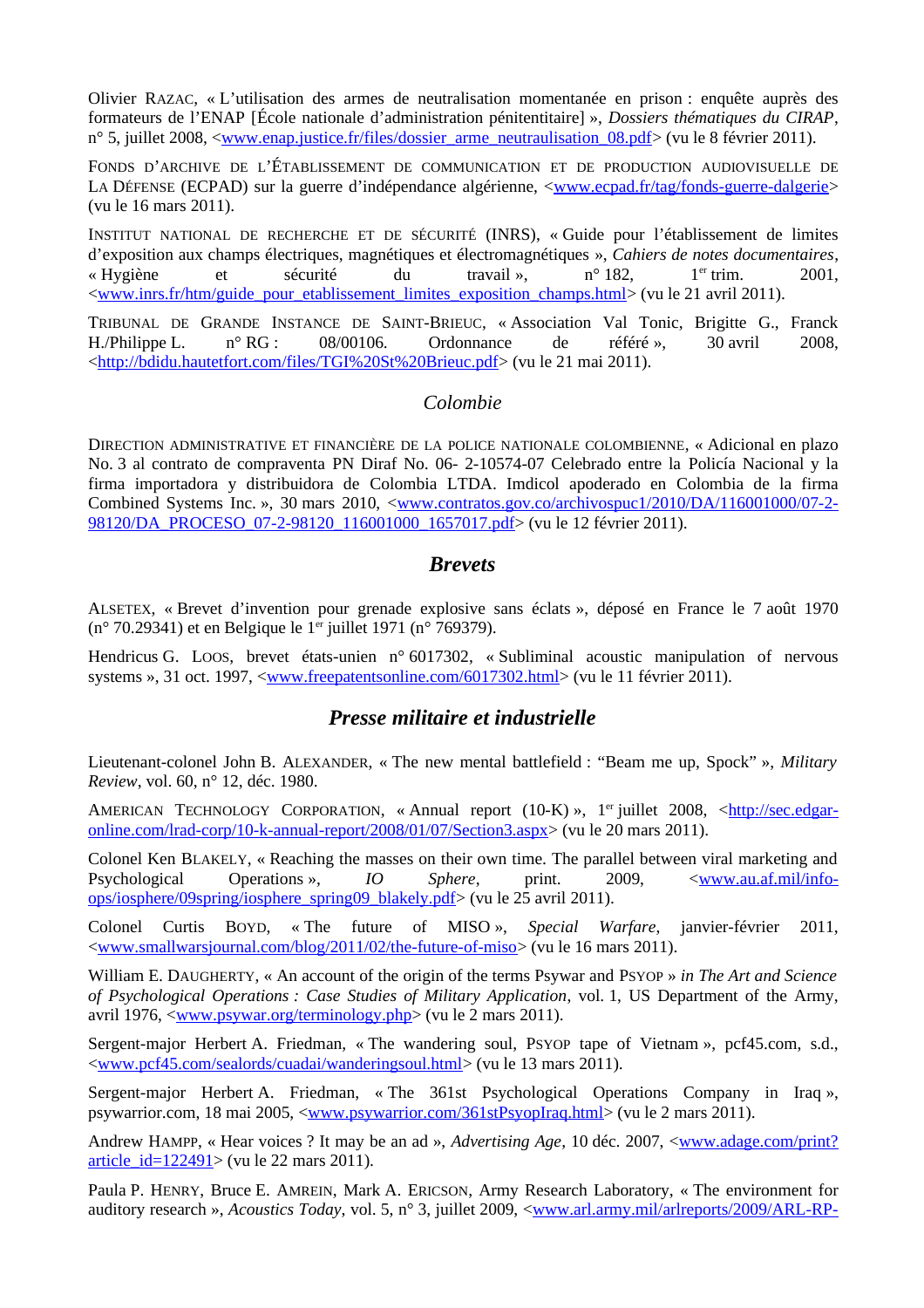[283.pdf>](http://www.arl.army.mil/arlreports/2009/ARL-RP-283.pdf) (vu le 23 mai 2011).

INTERPOLITEX, « Rosoboronexport at Interpolitex 2005 », 10 oct. 2005, [<www.interpolitex.ru/en/site.xp/052050124049054052056.html>](http://www.interpolitex.ru/en/site.xp/052050124049054052056.html) (vu le 11 février 2011).

James R. JAUCHEM et Michael C. COOK, « High-intensity acoustics for military nonlethal applications : a lack of useful systems », *Military Medecine*, février 2007, [<www.findarticles.com/p/articles/mi\\_qa3912/is\\_200702/ai\\_n18632410/>](http://www.findarticles.com/p/articles/mi_qa3912/is_200702/ai_n18632410/) (vu le 20 déc. 2010).

Sandra JONTZ, « Troops in Iraq to get combined lethal/nonlethal weapons system », *Stars and Stripes*, 14 sept. 2004, [<www.stripes.com/news/troops-in-iraq-to-get-combined-lethal-nonlethal-weapons-system-](http://www.stripes.com/news/troops-in-iraq-to-get-combined-lethal-nonlethal-weapons-system-1.24163)[1.24163>](http://www.stripes.com/news/troops-in-iraq-to-get-combined-lethal-nonlethal-weapons-system-1.24163) (vu le 23 déc. 2010).

Henry S. KENYON, « Noisemakers called to arms », *Signal Magazine*, juillet 2002, [<www.afcea.org/signal/articles/templates/SIGNAL\\_Article\\_Template.asp?articleid=377&zoneid=40>](http://www.afcea.org/signal/articles/templates/SIGNAL_Article_Template.asp?articleid=377&zoneid=40) (vu le 20 mars 2011).

Christopher J. LAMB, « Review of Psychological Operations lessons learned from recent operational experience », *National Defense University Press*, sept. 2005.

Frank MUNGER, « Creator : Banshee II nonlethal weapon assaults only ears », *Knoxnews*, 1<sup>er</sup> sept. 2009, [<www.knoxnews.com/news/2009/sep/01/loud-and-clear-and-very-painful/>](http://www.knoxnews.com/news/2009/sep/01/loud-and-clear-and-very-painful/) (vu le 20 déc. 2010).

Frank MUNGER, « What does Banshee II look like ? », *Atomic City Underground. Knoxnews*, 10 sept. 2009, [<http://blogs.knoxnews.com/munger/2009/09/what\\_does\\_banshee\\_ii\\_look\\_like.html>](http://blogs.knoxnews.com/munger/2009/09/what_does_banshee_ii_look_like.html) (vu le 20 déc. 2010).

Barbara OPALL-ROME, « A cannon "stun gun" », *Defense News*, 11 janvier 2010, [<www.defensenews.com/story.php?i=4447499&c=FEA&s=TEC>](http://www.defensenews.com/story.php?i=4447499&c=FEA&s=TEC) (vu le 8 février 2011).

Peter PADLEY, « Grenades of the army », hmforces.co.uk, 14 juin 2010, [<www.hmforces.co.uk/Training/articles/2964-grenades-of-the-army>](http://www.hmforces.co.uk/Training/articles/2964-grenades-of-the-army) (vu le 11 février 2011).

Pierre PAHLAVI, « La guerre politique : une arme à double tranchant. Montée en puissance et déclin de la contre-insurrection française en Algérie », *Revue militaire canadienne*, hiver 2007-2008, [<www.journal.forces.gc.ca/vo8/no4/pahlavi-fra.asp>](http://www.journal.forces.gc.ca/vo8/no4/pahlavi-fra.asp) (vu le 16 mars 2011).

« Perfect weapon is perfectly useless », *Strategy Page*, 30 juillet 2010, [<www.strategypage.com/htmw/htweap/20100730.aspx>](http://www.strategypage.com/htmw/htweap/20100730.aspx) (vu le 20 déc. 2010).

Major Ed ROUSE, « Gulf war loudspeaker victories », s.d., [<www.psywarrior.com/loudspeaker.html>](http://www.psywarrior.com/loudspeaker.html) (vu le 16 mars 2011).

SANDIA, « Sandia licenses its improved flash-bang technology » (communiqué de presse), 15 avril 2008, [<https://share.sandia.gov/news/resources/releases/2008/flashbang.html>](https://share.sandia.gov/news/resources/releases/2008/flashbang.html) (vu le 13 février 2011).

Lieutenant-colonel Rieka STROH et major Jason WENDELL, « A primer for deception analysis : Psychological Operations' target audience analysis », *IO Sphere*, journal du Joint Information Operations Warfare Command, aut. 2007,  $\leq$ www.au.af.mil/info-ops/iosphere/07fall/iosphere\_fall07\_stroh.pdf> (vu le 13 mars 2011).

Henry SZE, Charles GILMAN, Jim LYON *et alii*, « Non-lethal weapons. An acoustic blaster demonstration program », Non-Lethal Defense III, Primex Physics International Company, février 1998, [<www.schizophonia.com/archives/traumaArchive/Infrasound/AcousticBlaster.pdf>](http://www.schizophonia.com/archives/traumaArchive/Infrasound/AcousticBlaster.pdf) (vu le 10 février 2011).

Alexandre TARGÉ, « Les armes non létales : l'exemple de Davey Bickford », *Lettre d'information Artem Défense*, n° 7, janvier 2008, [<www.artem-defense.com/newsletters/fr/lettres-dinformation-artem-defense>](http://www.artem-defense.com/newsletters/fr/lettres-dinformation-artem-defense) (vu le 12 février 2011).

Lieutenant-colonel Timothy L. THOMAS, « The mind has no firewall », *Parameters*, print. 1998, p. 84-92.

Timothy L. THOMAS, « New developments in chinese strategic psychological warfare », *Special Warfare*, bulletin professionnel du Centre John F. Kennedy pour les opérations spéciales, avril 2003, [<www.au.af.mil/au/awc/awcgate/fmso/chinesepsyop.pdf>](http://www.au.af.mil/au/awc/awcgate/fmso/chinesepsyop.pdf) (vu le 13 mars 2011).

Colonel Paul E. VALLEY et major Michael A. AQUINO, « From PSYOP to MindWar : the psychology of victory », Headquarters, 7<sup>th</sup> Psychological Operations Group, United States Army Reserve, publication initiale en 1980, mise à jour en novembre 2003,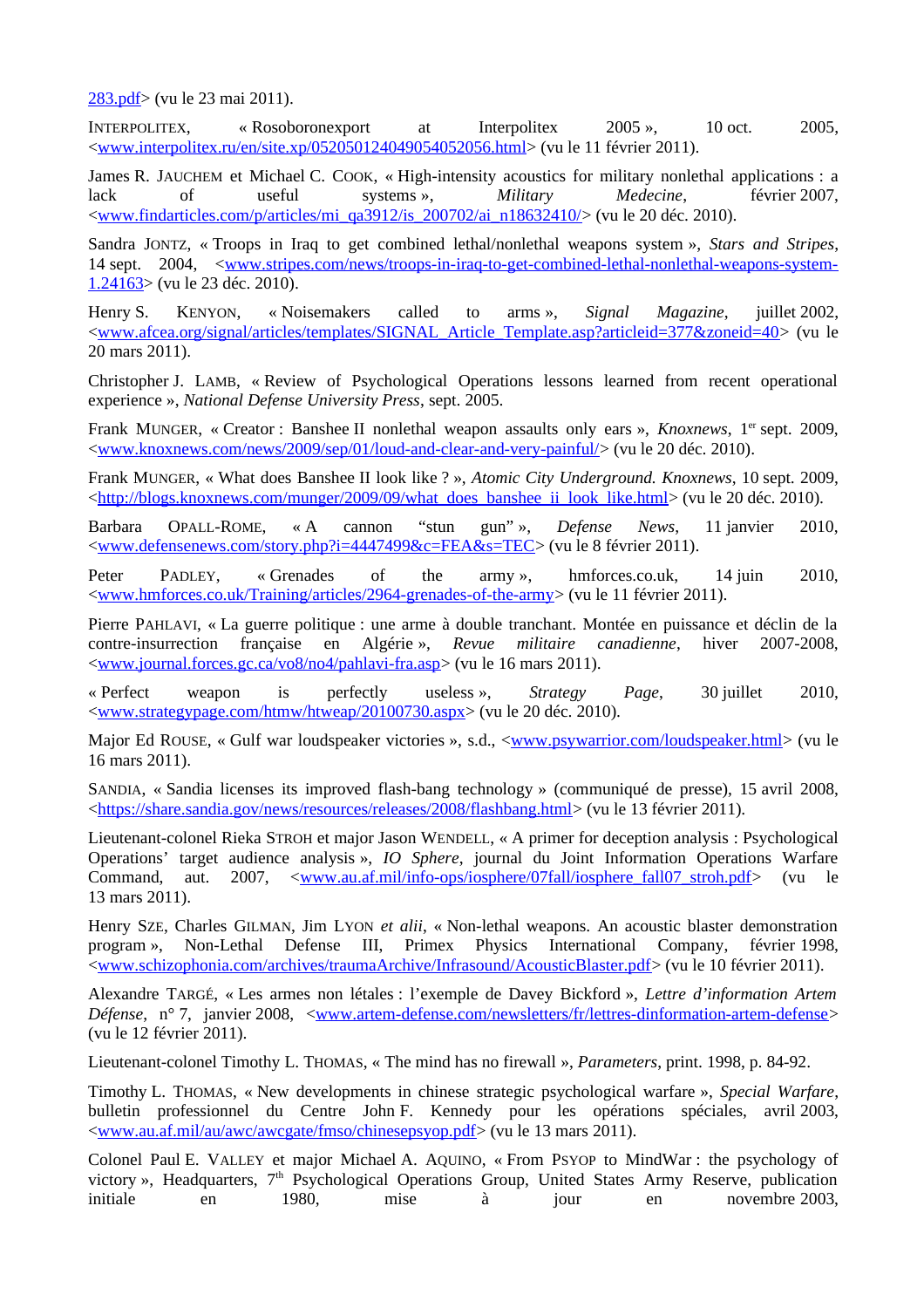[<http://ics.leeds.ac.uk/papers/pmt/exhibits/1214/MindWar.pdf>](http://ics.leeds.ac.uk/papers/pmt/exhibits/1214/MindWar.pdf) (vu le 2 mars 2011).

# *Presse généraliste*

« Testés en Irak, appliqués au G20 : les nouveaux canons anti-émeute », *Numéro Lambda*, 3 oct. 2009, [<http://numerolambda.wordpress.com/2009/10/03/irak-g20-canons-anti-emeute>](http://numerolambda.wordpress.com/2009/10/03/irak-g20-canons-anti-emeute) (vu le 19 mars 2011).

« L'étudiante avait perdu un œil : trois policiers mis en examen », *Le Dauphiné libéré*, 16 déc. 2008.

« Quatre canons soniques à Toronto », *Radio-Canada*, 21 mai 2010, [<www.radio](http://www.radio-canada.ca/regions/Ontario/2010/05/21/003-g20-canons-sons.shtml)[canada.ca/regions/Ontario/2010/05/21/003-g20-canons-sons.shtml>](http://www.radio-canada.ca/regions/Ontario/2010/05/21/003-g20-canons-sons.shtml) (vu le 20 déc. 2010).

« Heurts à Lorient (56). Un enseignant porte plainte », *Le Télégramme*, 22 oct. 2010.

« DHS helps local police buy military-style sonic devices », *The Washington Times*, 1<sup>er</sup> oct. 2009, [<www.washingtontimes.com/news/2009/oct/01/police-buy-sonic-device-to-subdue-unruly-crowds/>](http://www.washingtontimes.com/news/2009/oct/01/police-buy-sonic-device-to-subdue-unruly-crowds/) (vu le 21 mars 2011).

« The rumbler », *Weird Vibrations*, nov. 2009, [<www.weirdvibrations.com/2009/11/02/the-rumbler>](http://www.weirdvibrations.com/2009/11/02/the-rumbler) (vu le 30 janvier 2011).

« Army tests new riot weapon », *New Scientist*, 20 sept. 1973, *in* Stuart SWEZEY (dir.), *Amok Journal, Sensurround Edition. A Compedium of Psycho-physiological Investigations*, Amok Books, Los Angeles, 1995, p. 399-401.

« Anti-crowd weapons work by causing fits », *New Scientist*, 29 mars 1973, *in* Stuart SWEZEY (dir.), *Amok Journal, Sensurround Edition. A Compedium of Psycho-physiological Investigations*, Amok Books, Los Angeles, 1995, p. 402-403.

« Manilow to drive out "hooligans" », *BBC News*, 5 juin 2006, [<http://news.bbc.co.uk/2/hi/asia](http://news.bbc.co.uk/2/hi/asia-pacific/5047610.stm)[pacific/5047610.stm>](http://news.bbc.co.uk/2/hi/asia-pacific/5047610.stm) (vu le 18 mars 2011).

« Le boîtier anti-jeunes devant le juge », *Le Parisien*, 24 avril 2008, [<www.leparisien.fr/faits-divers/le](http://www.leparisien.fr/faits-divers/le-boitier-anti-jeunes-devant-le-juge-24-04-2008-3298459641.php)[boitier-anti-jeunes-devant-le-juge-24-04-2008-3298459641.php>](http://www.leparisien.fr/faits-divers/le-boitier-anti-jeunes-devant-le-juge-24-04-2008-3298459641.php) (vu le 21 mars 2011).

Jenn ABELSON, « The marketers have your ear », *The Boston Globe*, 24 avril 2007.

Steven AFTERGOOD, « The "soft kill" fallacy », *Bulletin of the Atomic Scientists*, vol. 50, n° 5, p. 40-45, sept.-oct. 1994.

AM ARCHIVE, « Pink lighting and Bing Crosby », ABC, 8 juillet 1999, [<www.abc.net.au/am/stories/s34414.htm>](http://www.abc.net.au/am/stories/s34414.htm) (vu le 30 janvier 2011).

Jonathan AMOS, « Organ music "instils religious feelings" », *BBC News*, 8 sept. 2003, <http://news.bbc.co.uk/2/hi/science/nature/3087674.stm> (vu le 22 janvier 2011).

ASSOCIATED PRESS, « Human rights groups sue to stop Israeli sonic booms over Gaza », *Haaretz*, 2 nov. 2005, [<www.haaretz.com/misc/article-print-page/human-rights-groups-sue-to-stop-israeli-sonic-booms-over](http://www.haaretz.com/misc/article-print-page/human-rights-groups-sue-to-stop-israeli-sonic-booms-over-gaza-1.173053)[gaza-1.173053>](http://www.haaretz.com/misc/article-print-page/human-rights-groups-sue-to-stop-israeli-sonic-booms-over-gaza-1.173053) (vu le 10 février 2011).

ASSOCIATED PRESS, « Annoying "mosquito" noise keeps students moving », 15 mars 2009, [<www.compoundsecurity.co.uk/security-news/annoying-mosquito-noise-keeps-students-moving>](http://www.compoundsecurity.co.uk/security-news/annoying-mosquito-noise-keeps-students-moving) (vu le 21 mars 2011).

ASSOCIATED PRESS, « Audio battlefield aims to help prepare new troops », 6 mai 2011, [<www.google.com/hostednews/ap/article/ALeqM5jqGOIRL7owDcuMJXo-eGlXr3oAfg?](http://www.google.com/hostednews/ap/article/ALeqM5jqGOIRL7owDcuMJXo-eGlXr3oAfg?docId=fa62531156b5492aac4b36e510a43e04) [docId=fa62531156b5492aac4b36e510a43e04>](http://www.google.com/hostednews/ap/article/ALeqM5jqGOIRL7owDcuMJXo-eGlXr3oAfg?docId=fa62531156b5492aac4b36e510a43e04) (vu le 13 mai 2011).

William ARKIN, « The Pentagon's secret scream : sonic devices that can inflict pain – or even permanent deafness – are being deployed », *Los Angeles Times*, 7 mars 2004.

BAN THE MOSQUITO, « Sonic youth weapon should be banned », *Indymedia Irlande*, 12 février 2008, [<www.indymedia.ie/article/86200>](http://www.indymedia.ie/article/86200) (vu le 21 mars 2011).

Vince BEISER, « Flash and awe : a better stun grenade protects the good guys », *Wired*, 22 sept. 2008, [<www.wired.com/gadgets/miscellaneous/magazine/16-10/st\\_flashbang>](http://www.wired.com/gadgets/miscellaneous/magazine/16-10/st_flashbang) (vu le 13 février 2011).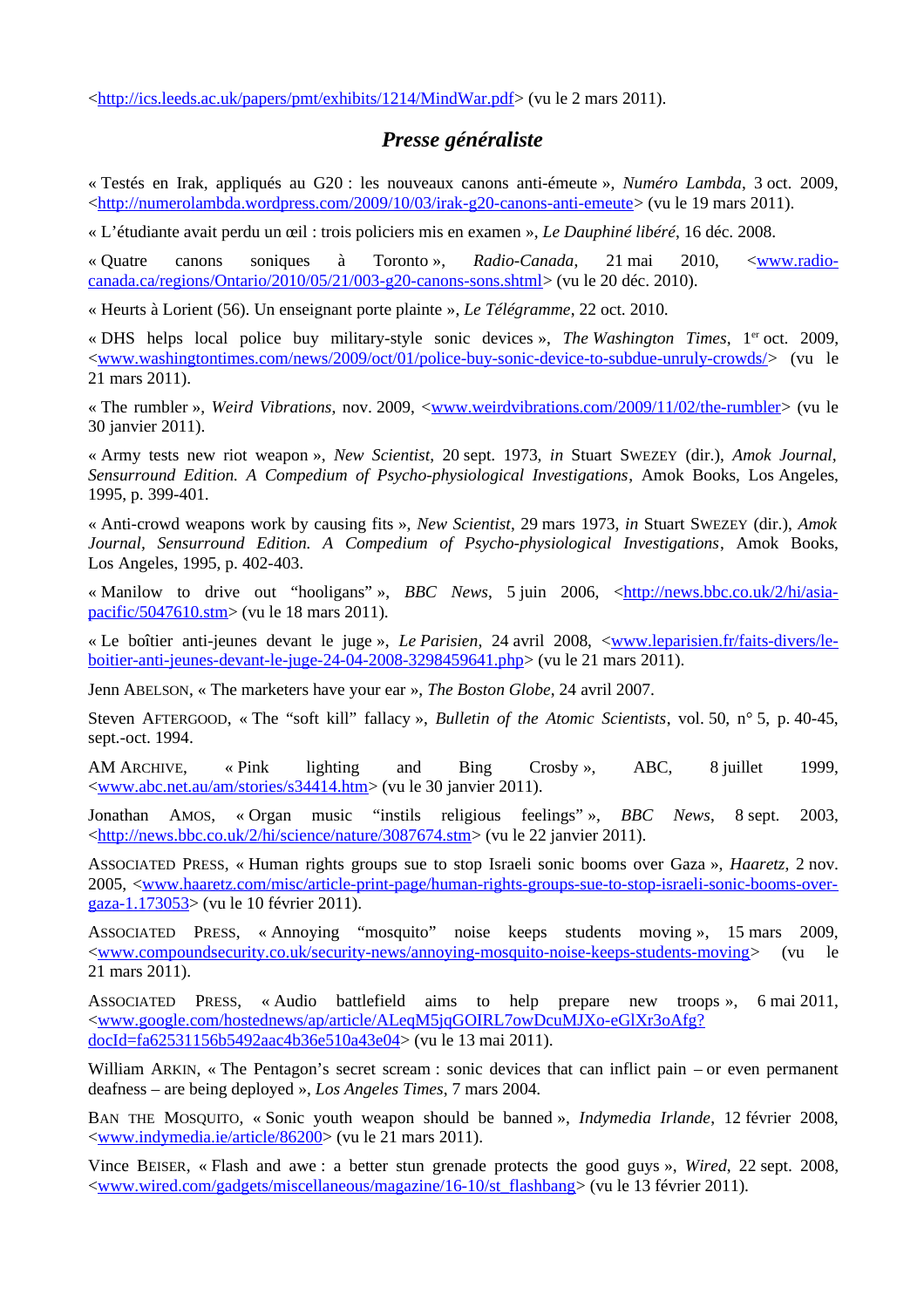BELGA, « Pas d'interdiction du Mosquito », *La Libre Belgique*, 2 avril 2008, [<www.lalibre.be/index.php?](http://www.lalibre.be/index.php?view=article&art_id=412200) [view=article&art\\_id=412200>](http://www.lalibre.be/index.php?view=article&art_id=412200) (vu le 21 mars 2011).

BELGA, « Motion anti-Mosquito à Ixelles », *La Libre Belgique*, 26 avril 2008, [<www.lalibre.be/actu/belgique/article/417781/motion-anti-mosquito-a-ixelles.html>](http://www.lalibre.be/actu/belgique/article/417781/motion-anti-mosquito-a-ixelles.html) (vu le 21 mars 2011).

Jean-Baptiste BERNARD, « Olivier Razac : "Penser les nouvelles formes de violence politique basées sur la neutralisation" », *Article XI*, 22 déc. 2010, [<www.article11.info/spip/Olivier-Razac-Penser-les-nouvelles>](http://www.article11.info/spip/Olivier-Razac-Penser-les-nouvelles) (vu le 23 déc. 2010).

Anat BERSHKOVSKY, « Living with supersonic booms *», Ynetnews*, 30 oct. 2005, [<www.ynetnews.com/Ext/Comp/ArticleLayout/CdaArticlePrintPreview/1,2506,L-3161359,00.html>](http://www.ynetnews.com/Ext/Comp/ArticleLayout/CdaArticlePrintPreview/1,2506,L-3161359,00.html) (vu le 23 déc. 2010).

Laurent BONELLI, « Un contrôle incontrôlable », *Le Monde diplomatique*, avril 2005, [<www.monde](http://www.monde-diplomatique.fr/2005/04/BONELLI/12052)[diplomatique.fr/2005/04/BONELLI/12052>](http://www.monde-diplomatique.fr/2005/04/BONELLI/12052) (vu le 21 mars 2005).

Josephina BOSMA, « Trembling structures. Mark Bain », 8 août 1999, [<www.nettime.org/Lists-](http://www.nettime.org/Lists-Archives/nettime-l-9908/msg00023.html)[Archives/nettime-l-9908/msg00023.html>](http://www.nettime.org/Lists-Archives/nettime-l-9908/msg00023.html) (vu le 8 mai 2011).

William S. BURROUGHS, « The Jimmy and Bill Show », *Crawdaddy*, 1973, *in* Stuart SWEZEY (dir.), *Amok Journal, Sensurround Edition. A Compedium of Psycho-physiological Investigations*, Amok Books, Los Angeles, 1995, p. 374-378.

Emeline CAZI, Pascale EGRÉ et Claudine PROUST, « Le répulsif antijeunes qui fait débat », *Le Parisien*, 2 avril 2008, [<www.leparisien.fr/faits-divers/le-repulsif-antijeunes-qui-fait-debat-02-04-2008-](http://www.leparisien.fr/faits-divers/le-repulsif-antijeunes-qui-fait-debat-02-04-2008-3298409043.php) [3298409043.php>](http://www.leparisien.fr/faits-divers/le-repulsif-antijeunes-qui-fait-debat-02-04-2008-3298409043.php) (vu le 21 mars 2011).

CHINA ANALYST, « Top 10 best-performing defense stocks in 2010 », 3 janvier 2011, [<www.cnanalyst.com/2011/01/top-10-best-performing-defense-stocks-in-2010-ldsh-atro-aerg-cvu-apsg-tgi](http://www.cnanalyst.com/2011/01/top-10-best-performing-defense-stocks-in-2010-ldsh-atro-aerg-cvu-apsg-tgi-lrad-esl-crdn-tik.html)[lrad-esl-crdn-tik.html>](http://www.cnanalyst.com/2011/01/top-10-best-performing-defense-stocks-in-2010-ldsh-atro-aerg-cvu-apsg-tgi-lrad-esl-crdn-tik.html) (vu le 20 mars 2011).

Andrew DARBY, « Whalers attack activists at sea », *The Age*, 6 février 2009, [<www.theage.com.au/national/whalers-attack-activists-at-sea-20090205-7z05.html>](http://www.theage.com.au/national/whalers-attack-activists-at-sea-20090205-7z05.html) (vu le 19 mars 2011).

Lane DEGREGORY, « Iraq'n'roll », *St Petersburg Times*, 21 nov. 2004, [<www.sptimes.com/2004/11/21/Floridian/Iraq\\_\\_n\\_\\_roll.shtml>](http://www.sptimes.com/2004/11/21/Floridian/Iraq__n__roll.shtml) (vu le 1er déc. 2010).

Jean DELAVAUD, « Pascal, 42 ans, blessé par une grenade », *Ouest France*, 17 février 2009.

Shaila K. DEWAN, « City to pay \$1.6 million in fatal, mistaken raid », *The New York Times*, 29 oct. 2003, [<www.nytimes.com/2003/10/29/nyregion/city-to-pay-1.6-million-in-fatal-mistaken-raid.html>](http://www.nytimes.com/2003/10/29/nyregion/city-to-pay-1.6-million-in-fatal-mistaken-raid.html) (vu le 15 mai 2011).

Hugues DORZEE, « Faut-il bannir les ultrasons anti-ados ? », *Le Soir*, 26 avril 2008, [<http://archives.lesoir.be/?action=nav&gps=594431>](http://archives.lesoir.be/?action=nav&gps=594431) (vu le 8 mai 2011).

Jacky DURAND, « Gare à l'orthochlorobenzylidénémalononitrile », *Libération*, 23 mars 2006, [<www.liberation.fr/vous/010142939-gare-a-l-orthochlorobenzylidenemalononitrile>](http://www.liberation.fr/vous/010142939-gare-a-l-orthochlorobenzylidenemalononitrile) (vu le 23 déc. 2010).

Benjamin FERRAN, « Le "canon à son", nouvelle arme contre les manifestants », *Le Figaro*, 30 sept. 2009, [<www.lefigaro.fr/international/2009/09/28/01003-20090928ARTFIG00669-le-canon-a-son-nouvelle-arme](http://www.lefigaro.fr/international/2009/09/28/01003-20090928ARTFIG00669-le-canon-a-son-nouvelle-arme-contre-les-manifestants-.php)[contre-les-manifestants-.php>](http://www.lefigaro.fr/international/2009/09/28/01003-20090928ARTFIG00669-le-canon-a-son-nouvelle-arme-contre-les-manifestants-.php) (vu le 20 mars 2011).

John GARTNER, « Point-'n'-shoot sound makes waves », *Wired*, 21 février 2002, [<www.wired.com/science/discoveries/news/2002/02/50483?currentPage=all>](http://www.wired.com/science/discoveries/news/2002/02/50483?currentPage=all) (vu le 21 déc. 2010).

Duncan GEERE, « Surround-sound "audio battlefield" reproduces cacophony of war », *Wired*, 11 mai 2011, [<www.wired.com/dangerroom/2011/05/surround-sound-audio-battlefield-reproduces-cacophony-of-war/>](http://www.wired.com/dangerroom/2011/05/surround-sound-audio-battlefield-reproduces-cacophony-of-war/) (vu le 13 mai 2011).

David HAMBLING, « Say hello to the goodbye weapon », *Wired*, 12 mai 2006, [<www.wired.com/science/discoveries/news/2006/12/72134>](http://www.wired.com/science/discoveries/news/2006/12/72134) (vu le 20 mars 2011).

David HAMBLING, « Plasma shield may stun and disorientate ennemies », *New Scientist*, 26 avril 2007, [<www.newscientist.com/article/dn11723-plasma-shield-may-stun-and-disorientate-enemies.html>](http://www.newscientist.com/article/dn11723-plasma-shield-may-stun-and-disorientate-enemies.html) (vu le 23 déc. 2010).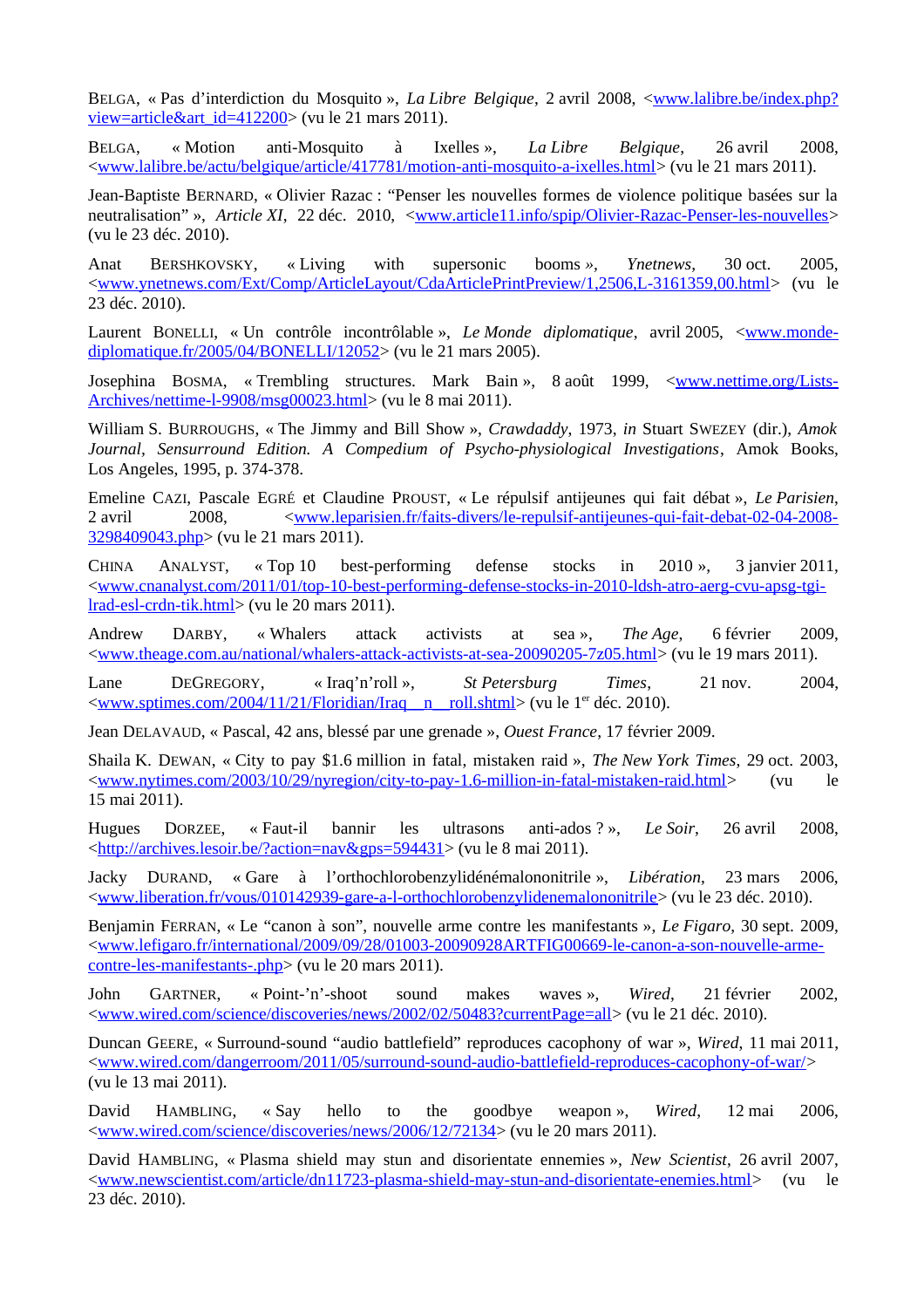David HAMBLING, « Plasma lasers for shielding - and advertising », *Wired*, 4 mai 2009, [<www.wired.com/dangerroom/2009/05/plasma-lasers-for-shielding-and-advertising>](http://www.wired.com/dangerroom/2009/05/plasma-lasers-for-shielding-and-advertising) (vu le 10 février 2011).

David HAMBLING, « Military still trying to replace dangerous stun grenades », *Wired*, 6 août 2009, [<www.wired.com/dangerroom/2009/08/military-still-trying-to-replace-dangerous-stun-grenades/>](http://www.wired.com/dangerroom/2009/08/military-still-trying-to-replace-dangerous-stun-grenades/) (vu le 13 février 2011).

David HAMBLING, « Sonic warfare erupts in Pittsburgh, Honduras », *Wired*, 25 sept. 2009, [<www.wired.com/dangerroom/2009/09/sonic-warfare-erupts-in-pittsburgh-honduras/>](http://www.wired.com/dangerroom/2009/09/sonic-warfare-erupts-in-pittsburgh-honduras/) (vu le 20 déc. 2010).

David HAMBLING, « US "sonic blasters" sold to China », *Wired*, 15 mai 2008, [<www.wired.com/dangerroom/2008/05/us-sonic-blaste/>](http://www.wired.com/dangerroom/2008/05/us-sonic-blaste/) (vu le 20 déc. 2010).

Molly HANKWITZ et David COX, « Interview with Mark Bain », Artists' Television Access, 3 janvier 2000, [<www.nettime.org/Lists-Archives/nettime-l-0007/msg00069.html>](http://www.nettime.org/Lists-Archives/nettime-l-0007/msg00069.html) (vu le 8 mai 2011).

Hélène JEANMOUGIN, « Contre sommet de l'OTAN, Strasbourg 3 avril 2009 », *Bon Pied Bon Œil*, 3 avril 2009, [<http://bonpiedbonoeil.wordpress.com/2009/04/04/contre-sommet-de-l%E2%80%99otan-strasbourg-](http://bonpiedbonoeil.wordpress.com/2009/04/04/contre-sommet-de-l%E2%80%99otan-strasbourg-03042009)[03042009>](http://bonpiedbonoeil.wordpress.com/2009/04/04/contre-sommet-de-l%E2%80%99otan-strasbourg-03042009) (vu le 12 février 2011).

Raffi KHATCHADOURIAN, « Street fight on the high seas », *The New* Yorker, 12 janvier 2010, [<www.newyorker.com/online/blogs/newsdesk/2010/01/sea-shepherd.html>](http://www.newyorker.com/online/blogs/newsdesk/2010/01/sea-shepherd.html) (vu le 19 mars 2011).

Erik LACITIS, « Hearing Bing sing ? For teens, a real earful », *Seattle Times*, 9 juillet 1999, [<http://community.seattletimes.nwsource.com/archive/?date=19990709&slug=2970771>](http://community.seattletimes.nwsource.com/archive/?date=19990709&slug=2970771) (vu le 18 mars 2011).

Nancy LADDE, « Seize gendarmes blessés à l'entraînement », *Sud Ouest*, 2 mars 2010.

lemonde.fr avec AFP et Reuters, « Affrontements sanglants au Kirghizistan *»*, *Le Monde*, 7 avril 2010, [<www.lemonde.fr/asie-pacifique/article/2010/04/07/l-affrontement-se-durcit-entre-opposants-et-autorites-au](http://www.lemonde.fr/asie-pacifique/article/2010/04/07/l-affrontement-se-durcit-entre-opposants-et-autorites-au-kirghizstan_1329809_3216.html)kirghizstan 1329809 3216.html> (vu le 12 février 2011).

Gideon LEVY, « Demons in the skies of the Gaza Strip », *Haaretz*, 6 nov. 2005, [<www.haaretz.com/misc/article-print-page/demons-in-the-skies-of-the-gaza-strip-1.173338>](http://www.haaretz.com/misc/article-print-page/demons-in-the-skies-of-the-gaza-strip-1.173338) (vu le 10 février 2011).

Laurent MACABIES, « L'armée fantôme de la Seconde Guerre mondiale », *Bakchich*, 8 mai 2010, [<www.bakchich.info/L-armee-fantome-de-la-seconde,10737.html>](http://www.bakchich.info/L-armee-fantome-de-la-seconde,10737.html) (vu le 15 mars 2011).

Hannah MAGILL, « Gaspar Noé », British Film Institute, interview au National Film Theatre le 11 octobre 2002, [<www.bfi.org.uk/features/interviews/noe.html>](http://www.bfi.org.uk/features/interviews/noe.html) (vu le 19 février 2011).

MARIO, « L'après-manif de Grenoble contre les nanotechnologies », *Le Numéro Zéro*, 9 juin 2006, [<http://lenumerozero.lautre.net/article921.html>](http://lenumerozero.lautre.net/article921.html) (vu le 15 mai 2011).

Chuck MCCUTCHEON, « Military's needs speed development of new non-lethal weapons », *Newhouse News Service*, 9 juin 2004.

Chris MCGREAL, « Palestinians hit by sonic boom air raids », *The Guardian*, 3 nov. 2005, [<www.guardian.co.uk/world/2005/nov/03/israel/print>](http://www.guardian.co.uk/world/2005/nov/03/israel/print) (vu le 10 février 2011).

Justin MULLINS, « Voice of God », *The New Scientist*, 25 déc. 1999.

Mark OLIVER, « The day the earth screamed », *The Guardian*, 13 février 2004, [<www.guardian.co.uk/artanddesign/2004/feb/13/art.usa/print>](http://www.guardian.co.uk/artanddesign/2004/feb/13/art.usa/print) (vu le 23 déc. 2010).

Jeremy PAGE, « Available : Chinese tech for putting down protests », *Wall Street Journal*, 26 février 2011, [<http://blogs.wsj.com/chinarealtime/2011/02/26/for-sale-chinese-tech-for-putting-down-protests/tab/print/>](http://blogs.wsj.com/chinarealtime/2011/02/26/for-sale-chinese-tech-for-putting-down-protests/tab/print/) (vu le 26 février 2011).

Douglas PASTERNAK, « Wonder weapons, The Pentagon's quest for nonlethal arms is amazing. But is it smart ? », *News and World Report*, 7 juillet 1997.

Andrew POLLACK, « From science to fiction. Military and entertainment industries swap expertise », *The* New York Times, 10 oct. 1997, [<http://www.nytimes.com/1997/10/10/business/from-science-to-fiction](http://www.nytimes.com/1997/10/10/business/from-science-to-fiction-military-and-entertainment-industries-swap-expertise.html?pagewanted=print)[military-and-entertainment-industries-swap-expertise.html?pagewanted=print>](http://www.nytimes.com/1997/10/10/business/from-science-to-fiction-military-and-entertainment-industries-swap-expertise.html?pagewanted=print) (vu le 23 déc. 2010).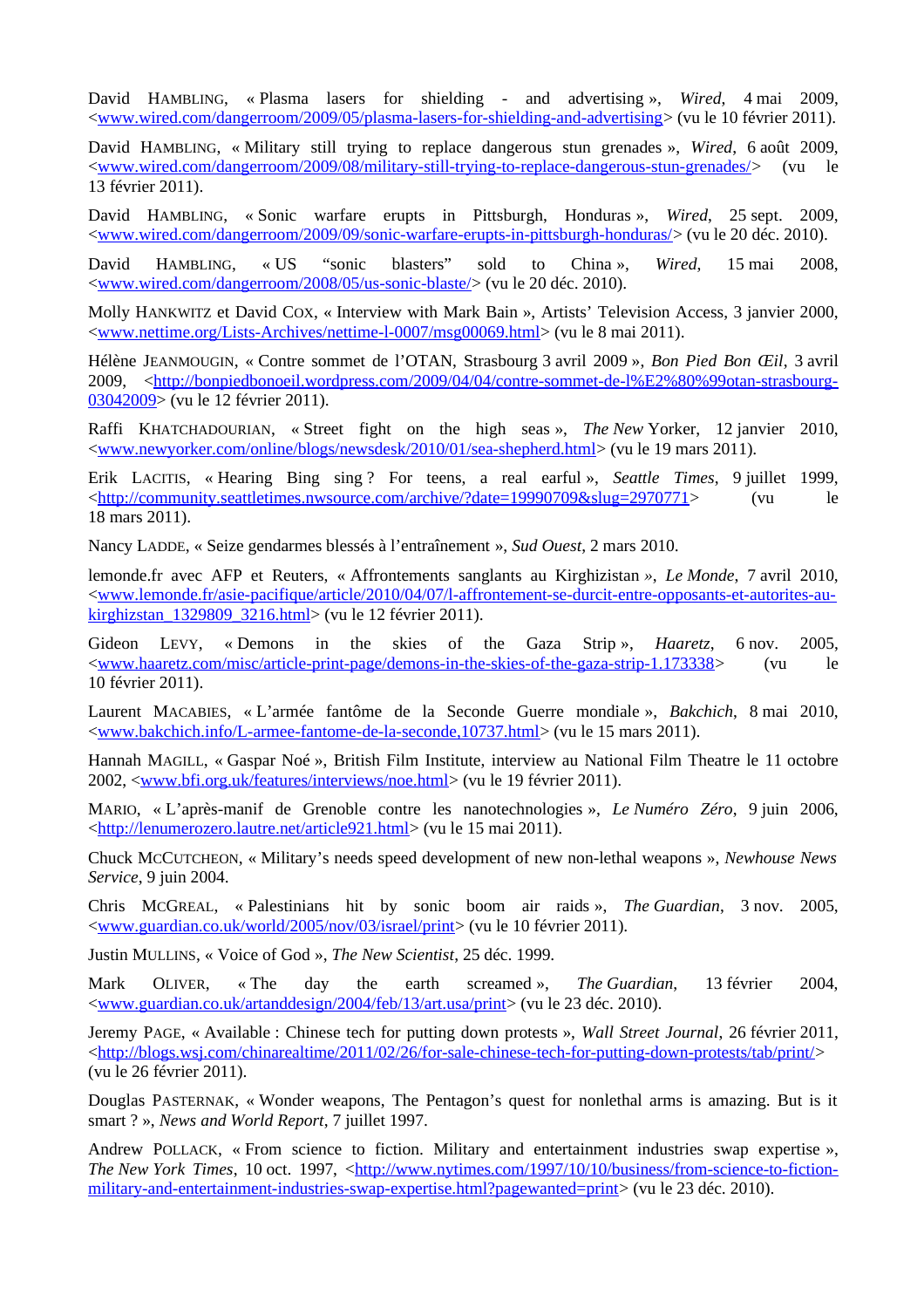Catherine PORTER, « A loud and clear lesson in police power », *Toronto Star*, 4 février 2011, [<www.thestar.com/printarticle/933798>](http://www.thestar.com/printarticle/933798) (vu le 10 février 2011).

Mitch POTTER, « Israelis unleash Scream at protest », *Toronto Star*, 6 juin 2005.

Robert PUTNAM, « LRAD no weapon », *Pittsburgh Tribune-Review*, 27 oct. 2009, [<www.pittsburghlive.com/x/pittsburghtrib/opinion/letters/s\\_649951.html>](http://www.pittsburghlive.com/x/pittsburghtrib/opinion/letters/s_649951.html) (vu le 20 déc. 2010).

William K. RASHBAUM, « Woman dies after police mistakenly raid her apartment », *The New York Times*, 17 mai 2003,  $\langle$ www.nytimes.com/2003/05/17/nyregion/woman-dies-after-police-mistakenly-raid-her[apartment.html>](http://www.nytimes.com/2003/05/17/nyregion/woman-dies-after-police-mistakenly-raid-her-apartment.html) (vu le 15 mai 2011).

REUTERS, « La mort de manifestants avive les tensions en Albanie », reuters.com, 22 janvier 2011, [<www.latribune.fr/depeches/reuters/la-mort-de-manifestants-avive-les-tensions-en-albanie.html>](http://www.latribune.fr/depeches/reuters/la-mort-de-manifestants-avive-les-tensions-en-albanie.html) (vu le 12 février 2011).

Ian SAMPLE, « Pentagon considers ear-blasting anti-hijack gun », *New Scientist*, 14 nov. 2001, [<www.newscientist.com/article/dn1564>](http://www.newscientist.com/article/dn1564) (vu le 20 mars 2011).

SAPA, « Police fire stun grenade at World Cup guard protest », *Mail & Guardian*, 17 juin 2010, [<www.mg.co.za/article/2010-06-17-police-fire-stun-grenade-at-world-cup-guard-protest>](http://www.mg.co.za/article/2010-06-17-police-fire-stun-grenade-at-world-cup-guard-protest) (vu le 12 février 2011).

Marshall SELLA, « The sound of things to come », *New York Times Magazine*, 23 mars 2003, [<www.nytimes.com/2003/03/23/magazine/23SOUND.html>](http://www.nytimes.com/2003/03/23/magazine/23SOUND.html) (vu le 21 mars 2011).

Mike SMITH, « Up to our ears in new police tech », *Toronto OpenFile*, 4 février 2011, [<http://toronto.openfile.ca/blog/opinion/2011/our-ears-new-police-tech>](http://toronto.openfile.ca/blog/opinion/2011/our-ears-new-police-tech) (vu le 10 février 2011).

Yoav STERN, « Report : amid Gaza op, IAF sets off sonic booms over Lebanon », *Haaretz*, 28 déc. 2008, [<www.haaretz.com/misc/article-print-page/report-amid-gaza-op-iaf-sets-off-sonic-booms-over-lebanon-](http://www.haaretz.com/misc/article-print-page/report-amid-gaza-op-iaf-sets-off-sonic-booms-over-lebanon-1.260391)[1.260391>](http://www.haaretz.com/misc/article-print-page/report-amid-gaza-op-iaf-sets-off-sonic-booms-over-lebanon-1.260391) (vu le 17 février 2011).

Sarah A. TOPOl, « Égypte : comment mobiliser 2 millions de personnes sans Internet ni SMS en une journée », *Slate*, 2 février 2011, [<www.slate.fr/story/33597/egypte-mobiliser-sans-internet-sms>](http://www.slate.fr/story/33597/egypte-mobiliser-sans-internet-sms) (vu le 15 février 2011).

Sharon WEINBERGER, « A voice only you can hear : DARPA's sonic projector », *Wired*, 5 juin 2007, [<www.wired.com/dangerroom/2007/06/darpas\\_sonic\\_pr/>](http://www.wired.com/dangerroom/2007/06/darpas_sonic_pr/) (vu le 23 déc. 2010).

Sharon WEINBERGER, « Acoustic weapon hits georgian protesters », *Wired*, 14 nov. 2007, [<www.wired.com/dangerroom/2007/11/acoustic-weapon/>](http://www.wired.com/dangerroom/2007/11/acoustic-weapon/) (vu le 19 mars 2011).

Sharon WEINBERGER, « Where's my acoustic bazooka ? », *Wired*, 1er avril 2008, [<www.wired.com/dangerroom/2008/04/wheres-my-acous/>](http://www.wired.com/dangerroom/2008/04/wheres-my-acous/) (vu le 20 déc. 2010).

Cleve R. WOOTSON JR, « Police : error led to veteran SWAT officer's death », *Charlotte Observer*, 17 mars 2011, [<www.wcnc.com/news/local/cmpd-releases-results-of-thornton-investigation-](http://www.wcnc.com/news/local/cmpd-releases-results-of-thornton-investigation-118138004.html)[118138004.html>](http://www.wcnc.com/news/local/cmpd-releases-results-of-thornton-investigation-118138004.html) (vu le 15 mai 2011).

Yuval YOAZ, « State tells court : "Sonic booms over Gaza to confuse terrorists" », *Haaretz*, 14 nov. 2005, [<www.haaretz.com/misc/article-print-page/state-tells-court-sonic-booms-over-gaza-to-confuse-terrorists-](http://www.haaretz.com/misc/article-print-page/state-tells-court-sonic-booms-over-gaza-to-confuse-terrorists-1.173993)[1.173993>](http://www.haaretz.com/misc/article-print-page/state-tells-court-sonic-booms-over-gaza-to-confuse-terrorists-1.173993) (vu le 17 février 2011).

### *Sites Internet*

#### *Développement et promotion du son employé comme arme*

Alsetex : [<http://web.archive.org/web/20051012155832/www.alsetex.fr>](http://web.archive.org/web/20051012155832/www.alsetex.fr) (vu le 14 février 2011).

Army Research Laboratory (ARL, États-Unis) : [<www.arl.army.mil>](http://www.arl.army.mil/) (vu le 23 mai 2011).

Armytec :  $\langle$ www.armytec.net> (vu le 23 déc. 2010).

Audiospotlights : [<www.audiospotlights.com>](http://www.audiospotlights.com/) (vu le 14 juin 2010).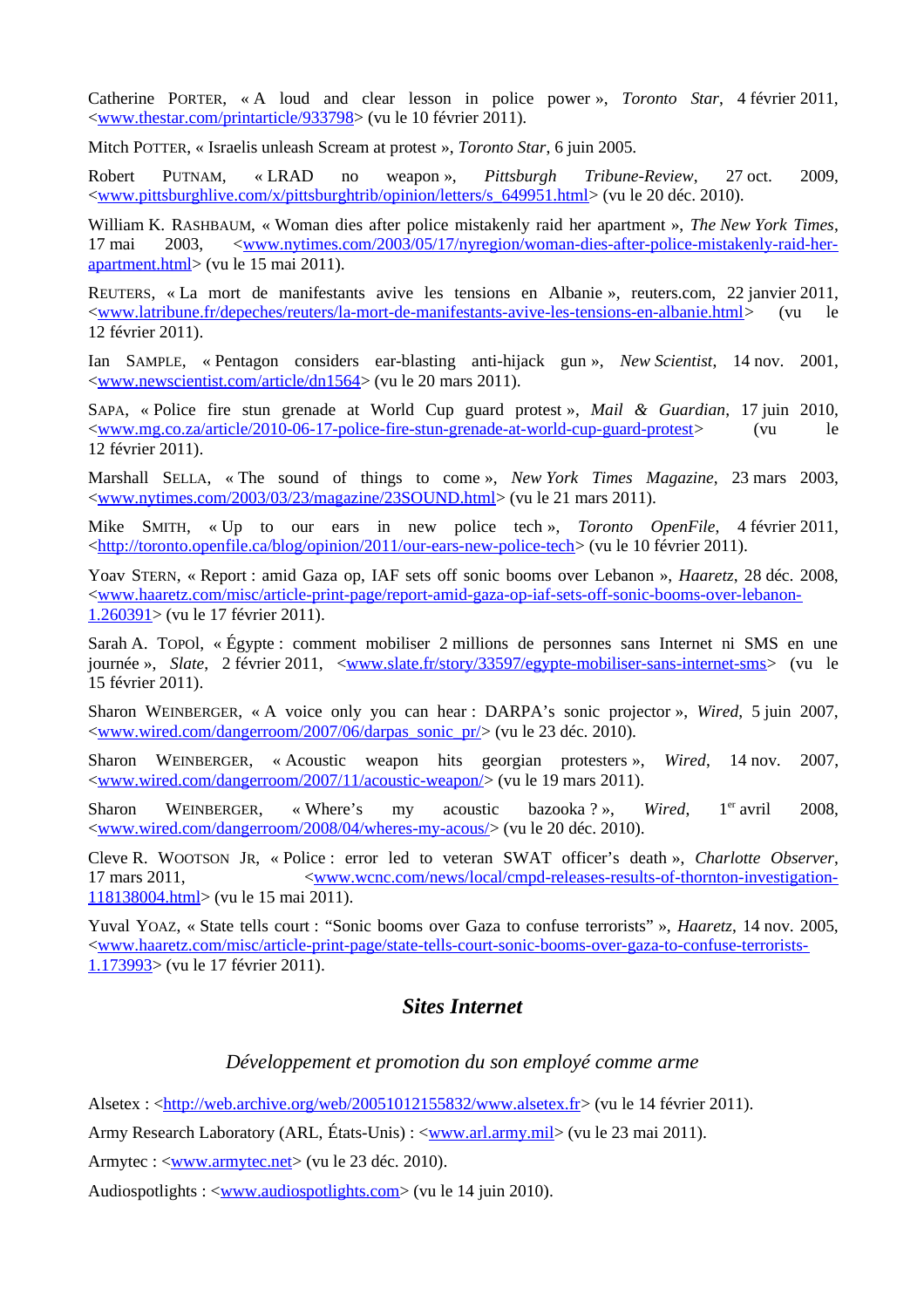CETC International : [<www.cetci.com.cn>](http://www.cetci.com.cn/) (vu le 26 février 2011).

Compound Security Systems : [<www.compoundsecurity.co.uk>](http://www.compoundsecurity.co.uk/) (vu le 21 février 2011).

Directionnal Sound : <<u>www.directional-sound.com</u>> (vu le 21 février 2011).

EORD : [<www.eord.co.il>](http://www.eord.co.il/) (vu le 29 janvier 2011).

European Working Group Non-Lethal Weapons : [<www.non-lethal-weapons.com>](http://www.non-lethal-weapons.com/) (vu le 21 février 2011).

Federal Signal Corporation : <<u>www.fedsig.com</u>> (vu le 30 janvier 2011).

Holosonics : [<www.holosonics.com>](http://www.holosonics.com/) (vu le 21 février 2011).

HPV Technologies : [<www.getmad.com>](http://www.getmad.com/) (vu le 21 février 2011).

HyperSpike : <<u>www.ultra-hyperspike.com</u>> (vu le 21 février 2011).

IMLCORP : <<u>www.imlcorp.com</u>> (vu le 20 déc. 2010).

Inferno Intenso : [<www.inferno.se>](http://www.inferno.se/) (vu le 21 février 2011).

IPB France (site en 2009) : [<http://replay.waybackmachine.org/20090426032803/http://www.ibpfrance.fr/ultrasonbeethoven/>](http://replay.waybackmachine.org/20090426032803/http://www.ibpfrance.fr/ultrasonbeethoven/) (vu le 21 mars 2011).

LRAD Corp : <www.lradx.com> (vu le 21 février 2011), et également son ancien site : [<http://web.archive.org/web/20030626105033/atcsd.com/>](http://web.archive.org/web/20030626105033/atcsd.com/) (vu le 30 nov. 2010).

NonLethal Technologies : [<www.nonlethaltechnologies.com>](http://www.nonlethaltechnologies.com/) (vu le 12 février 2011).

Patrol Craft Fast (site du vétéran de la marine états-unienne Robert B. Shirley) : [<www.pcf45.com/sealords/cuadai/wanderingsoul.html>](http://www.pcf45.com/sealords/cuadai/wanderingsoul.html) (vu le 13 mars 2011).

Powersonix : <<u>www.powersonix.com</u>> (vu le 30 janvier 2011).

ProFish Technology : <www.profish-technology.be> (vu le 30 janvier 2011).

Psychotechnology Research Institute : <<u>www.psycor.info</u>> (vu le 23 déc. 2010) – le site est depuis exclusivement en russe, mais une ancienne version est disponible en anglais sur [<http://web.archive.org/web/20070706021955/http://int.psycor.ru/main.php?prka>](http://web.archive.org/web/20070706021955/http://int.psycor.ru/main.php?prka) (vu le 22 mai 2011).

Psywar (site animé par Lee Richards, chercheur aux British National Archives) : [<www.psywar.org>](http://www.psywar.org/) (vu le 13 mars 2011).

The Psywarrior (site du major retraité Ed Rouse) :  $\langle$ www.psywarrior.com> (vu le 14 mars 2011).

Rheinmetall Defence : [<www.rheinmetall.de>](http://www.rheinmetall.de/) (vu le 3 février 2011).

Sandia : [<www.sandia.gov>](http://www.sandia.gov/) (vu le 13 février 2011).

SAPL : [<www.sapl-sas.com>](http://www.sapl-sas.com/) (vu le 11 février 2011).

SARA : [<www.sara.com>](http://www.sara.com/) (vu le 18 mars 2011) et site en 2006 : [<http://web.archive.org/web/20061116042950/http://www.sara.com/nonlethal/nonlethal.html>](http://web.archive.org/web/20061116042950/http://www.sara.com/nonlethal/nonlethal.html) (vu le 23 déc. 2010).

Silent Sound : <**www.silentsound.co.za**> (vu le 21 février 2011).

Sound Grenade : [<http://itunes.apple.com/us/app/sound-grenade/id301687625?mt=8>](http://itunes.apple.com/us/app/sound-grenade/id301687625?mt=8) (vu le 13 mars 2011).

Stellar Photonics : [<www.sphotonics.com>](http://www.sphotonics.com/) (vu le 10 février 2011).

Stress and Motivated Behaviour Institute (SMBI) : [<http://njms2.umdnj.edu/smbiweb/index.html>](http://njms2.umdnj.edu/smbiweb/index.html) (vu le 26 février 2011).

Synetics : [<http://web.archive.org/web/20010913155048/www.synetics.com/>](http://web.archive.org/web/20010913155048/www.synetics.com/) (vu le 20 déc. 2010).

TeenBuzz : [<www.teenbuzz.org>](http://www.teenbuzz.org/) (vu le 25 avril 2011).

Tonnfort : [<www.tonnfort.com/effaroucheur.html>](http://www.tonnfort.com/effaroucheur.html) (vu le 22 mai 2011).